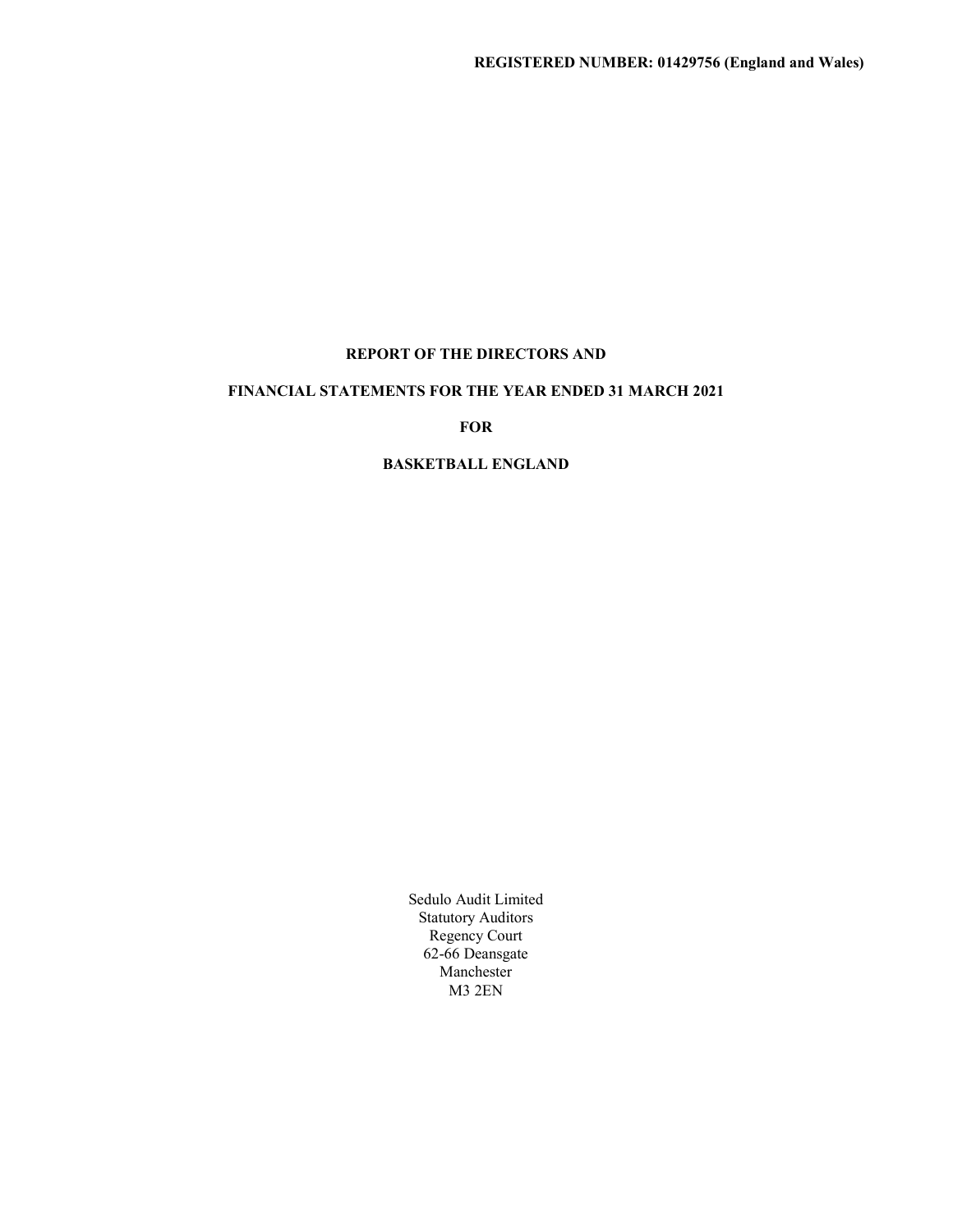# CONTENTS OF THE FINANCIAL STATEMENTS FOR THE YEAR ENDED 31 MARCH 2021

|                                                | Page           |  |
|------------------------------------------------|----------------|--|
| <b>Company Information</b>                     | 1              |  |
| <b>Report of the Directors</b>                 | 2              |  |
| <b>Report of the Independent Auditors</b>      | $\overline{4}$ |  |
| <b>Income Statement</b>                        | 7              |  |
| <b>Balance Sheet</b>                           | 8              |  |
| <b>Notes to the Financial Statements</b>       | 9              |  |
| <b>Detailed Income and Expenditure Account</b> | 17             |  |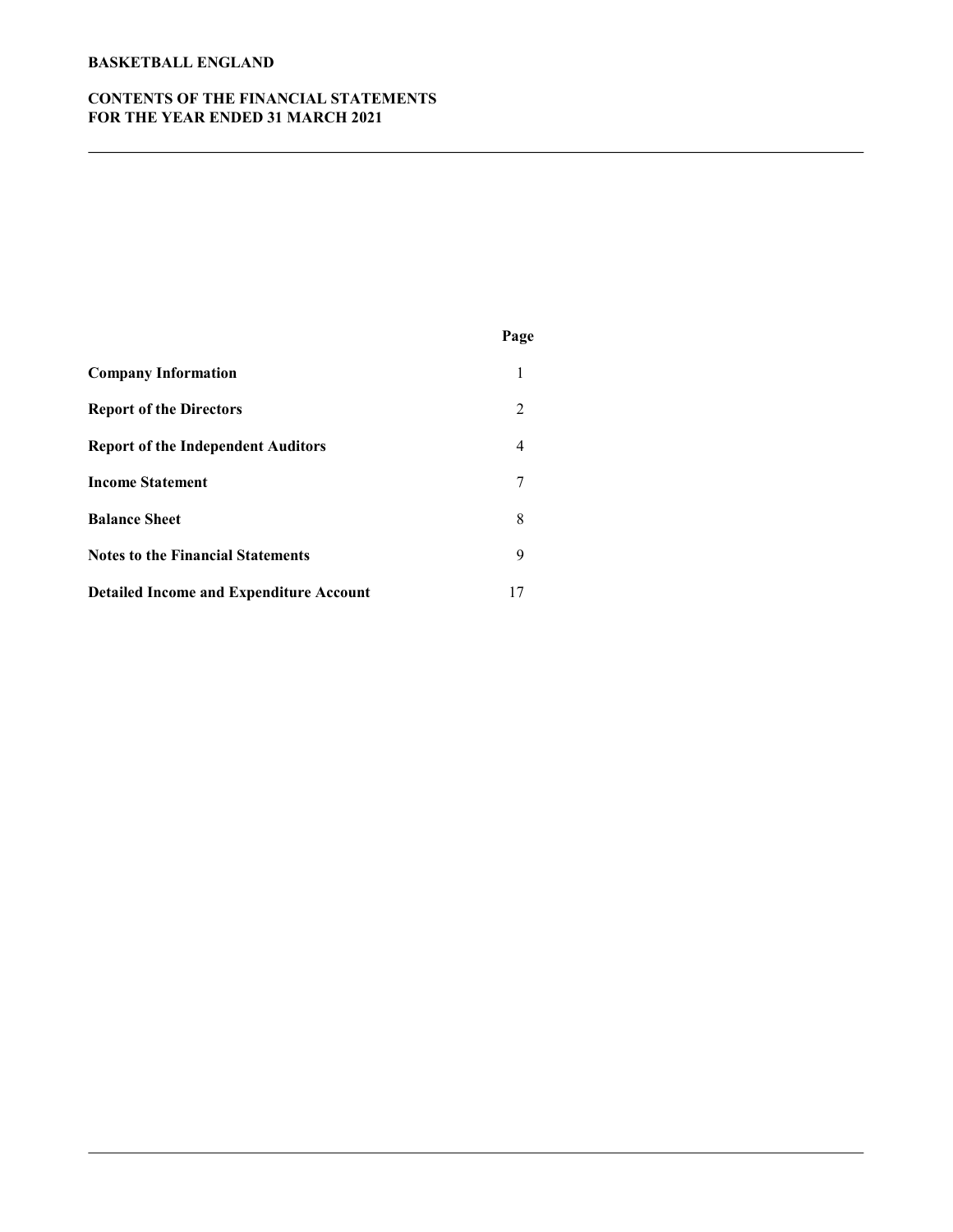# COMPANY INFORMATION FOR THE YEAR ENDED 31 MARCH 2021

# DIRECTORS: R W Bell

G R Biggs B Bonsu T Brown C Frederick M Neville J Page R Levenston S Mason

# REGISTERED OFFICE: Etihad Campus

Rowsley Street Gate 13 Manchester M11 3FF

REGISTERED NUMBER: 01429756 (England and Wales)

AUDITORS: Sedulo Audit Limited Statutory Auditors Regency Court 62-66 Deansgate Manchester M3 2EN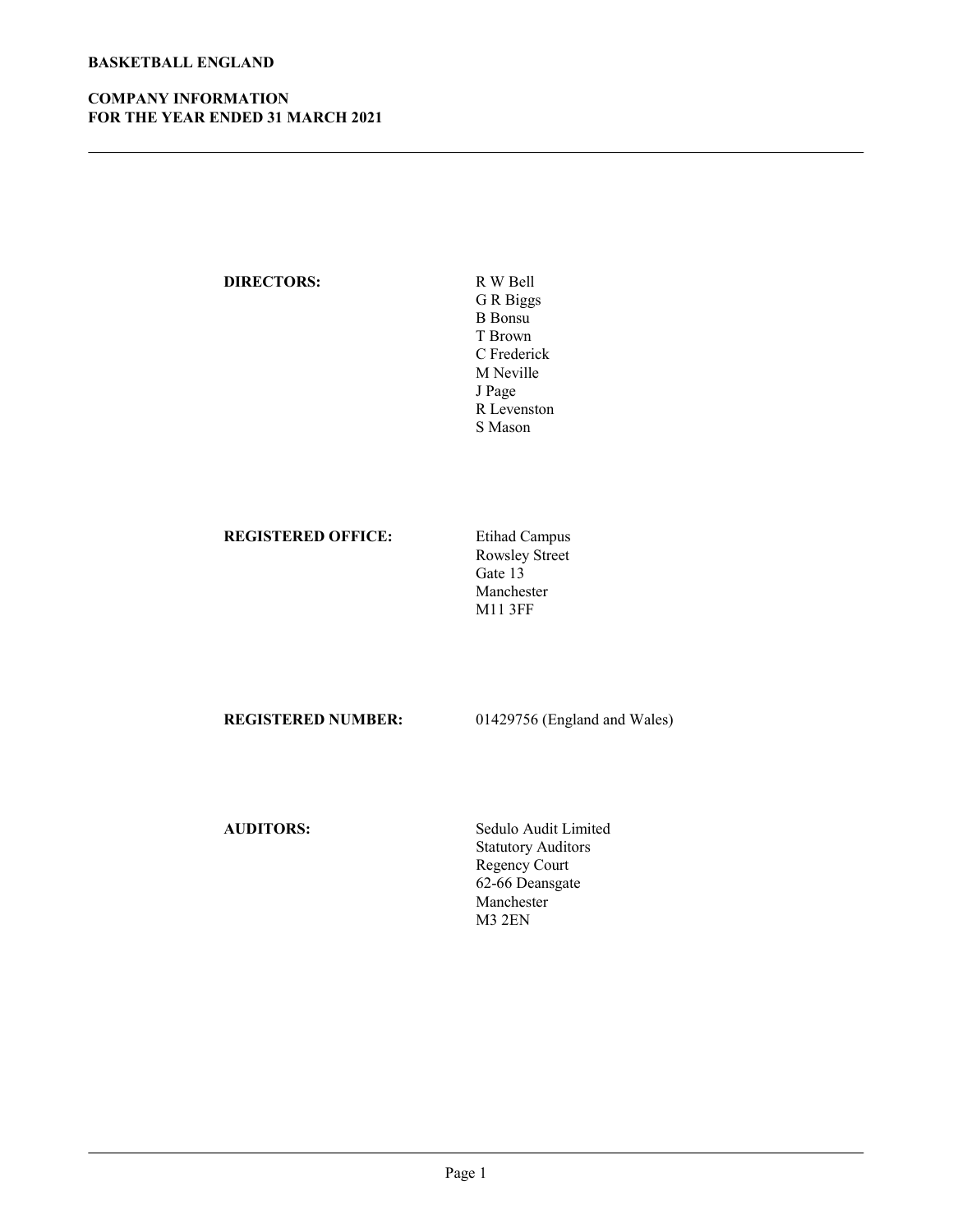# REPORT OF THE DIRECTORS FOR THE YEAR ENDED 31 MARCH 2021

The directors present their report with the financial statements of the company for the year ended 31 March 2021.

#### PRINCIPAL ACTIVITY

**EXERTBALL ENGLAND**<br> **THE VEAR ENDED 31 MARCH 2021**<br>
The directors present their report with the financial statements of the company for the year ended 31 March 2021.<br> **PRINCIPAL ACTIVITY**<br>
The principal activity of the co **BASKETBALL ENGLAND**<br>**FOR THE YEAR ENDED 31 MARCH 2021**<br>The directors present their report with the financial statements of the company for the year ended 31 March 2021.<br>**PRINCIPAL ACTIVITY**<br>The principal activity of the c sport.

#### DIRECTORS

The directors shown below have held office during the whole of the period from 1 April 2020 to the date of this report.

R W Bell G R Biggs B Bonsu T Brown C Frederick J Page

Other changes in directors holding office are as follows:

C Wardle - resigned 23 June 2020 J Seiken - resigned 23 June 2020 M Neville - appointed 23 June 2020 R Levenston - appointed 10 December 2020 S Mason - appointed 16 December 2020

# STATEMENT OF DIRECTORS' RESPONSIBILITIES

applicable law and regulations.

which meltides rumming leagues and competitions, supporting clubs and governing the administration and sategoartheory<br>
The directors shown helow have held office during the whole of the period from 1 April 2020 to the date **DIRECTORS**<br> **COMPACTORS**<br>
The directors shown helow have held office during the whole of the period from 1 April 2020 to the date of this report.<br>
R W Bell<br>
R Dorsa<br>
R Dorsa<br>
B Dorsa<br>
C Frederick<br>
C Proderick<br>
C Proderick The directiors shown helow have held office during the whole of the period from 1 April 2020 to the date of this report.<br>
C R Biggs<br>
R Bonst<br>
C R Biggs<br>
H Brown<br>
C Predeck<br>
C Predeck<br>
C Predeck<br>
C Predeck<br>
C Practice are t R W Bell<br>
G R Biggs<br>
G R Riggs<br>
B Bonsu<br>
D'erederick<br>
C Proderick<br>
C Prederick<br>
C Prederick<br>
C Prederick<br>
C Prederick<br>
R Levention - appointed 2.3 June 2020<br>
M Neville - appointed 2.3 June 2020<br>
STATEMENT OF DIRECTORS' RES R Whell<br>
REPORT THE THE TRIGGES<br>
C TRederick<br>
C Trederick<br>
C Trederick<br>
C Trederick<br>
C Wardle - resigned 23 June 2020<br>
M Keville - appointed 10 December 2020<br>
M Keville - appointed 10 December 2020<br>
S Mason - appointed 10 Civitation and the statements under the statements under the statements under the statements under the statements of the Statements under the statements of the statements in accordance of Marchine and the statements in acc the surplus or deficit of the company for that period. In preparing these financial statements, the directors are required to: C Frederick<br>
Page<br>
Other changes in directors holding office are as follows:<br>
C Wardle - resigned 23 June 2020<br>
N Seiken - resigned 23 June 2020<br>
M Neville - appointed 10 December 2020<br>
R Levenston - appointed 10 December J Page<br>
Other changes in directors holding office are as follows:<br>
C Wardle - resigned 23 June 2020<br>
IS Sicken - resigned 23 June 2020<br>
M Neville - appointed 10 December 2020<br>
N Levenston - appointed 10 December 2020<br>
ELEV Other changes in directors holding office are as follows:<br>
C Warelle - resigned 23 June 2020<br>
20 Necerns - resigned 23 June 2020<br>
20 Necerns - propinted 23 June 2020<br>
SMACS - SC MACS - SC MACS - SC MACS - SC MACS - SC MACS C Wurtle - responsible 23 June 2020<br>
Nicolar- resigned 23 June 2020<br>
Nicovide - appointed 16 December 2020<br>
Nicovide - appointed 16 December 2020<br>
Nicovide The Directors are responsible for proparing the Report of the Dire I Section Textopara 23 June 2020<br>
NEVEN TENENT COP DIRECTORS' RESPONSIBILITIES<br>
RLECTORS' RESPONSIBILITIES<br>
TENTEMENT OF DIRECTORS' RESPONSIBILITIES<br>
The directors are responsible for preparing the Report of the Directors M Neville - apported 23 dame 2020<br>
St Rusers are responsed 10 December 2020<br>
ST ETEMENT OF DIRECTORS' RESPONSIBILITIES<br>
ST ETEMENT OF DIRECTORS' RESPONSIBILITIES<br>
ST ETEMENT OF DIRECTORS' RESPONSIBILITIES<br>
The directors ar SVATEMENT OF DIRERCTORSY RESSPONSIBIT.ITENTS<br>The director of DIRERCTORSY RESPONSIBITED The Directors and the financial statements in accordance with<br>applicable law and regulations.<br>Company hav requires the directors to pr The direct of the company and the company the Report of the Directors and the Hunnell statements in accordance with<br>Company law requires the directors to prepare financial statements for each financial year. Under that law upphuable law and regulations.<br>Company hav requires the director so prepare financial statements for each financial year. Under that law the directors have<br>cleeded to prepare the financial statements in accordance with Uni

- 
- 
- continue in business.

assets of the company and hence for taking reasonable steps for the prevention and detection of fraud and other irregularities.

#### STATEMENT AS TO DISCLOSURE OF INFORMATION TO AUDITORS

company's auditors are aware of that information.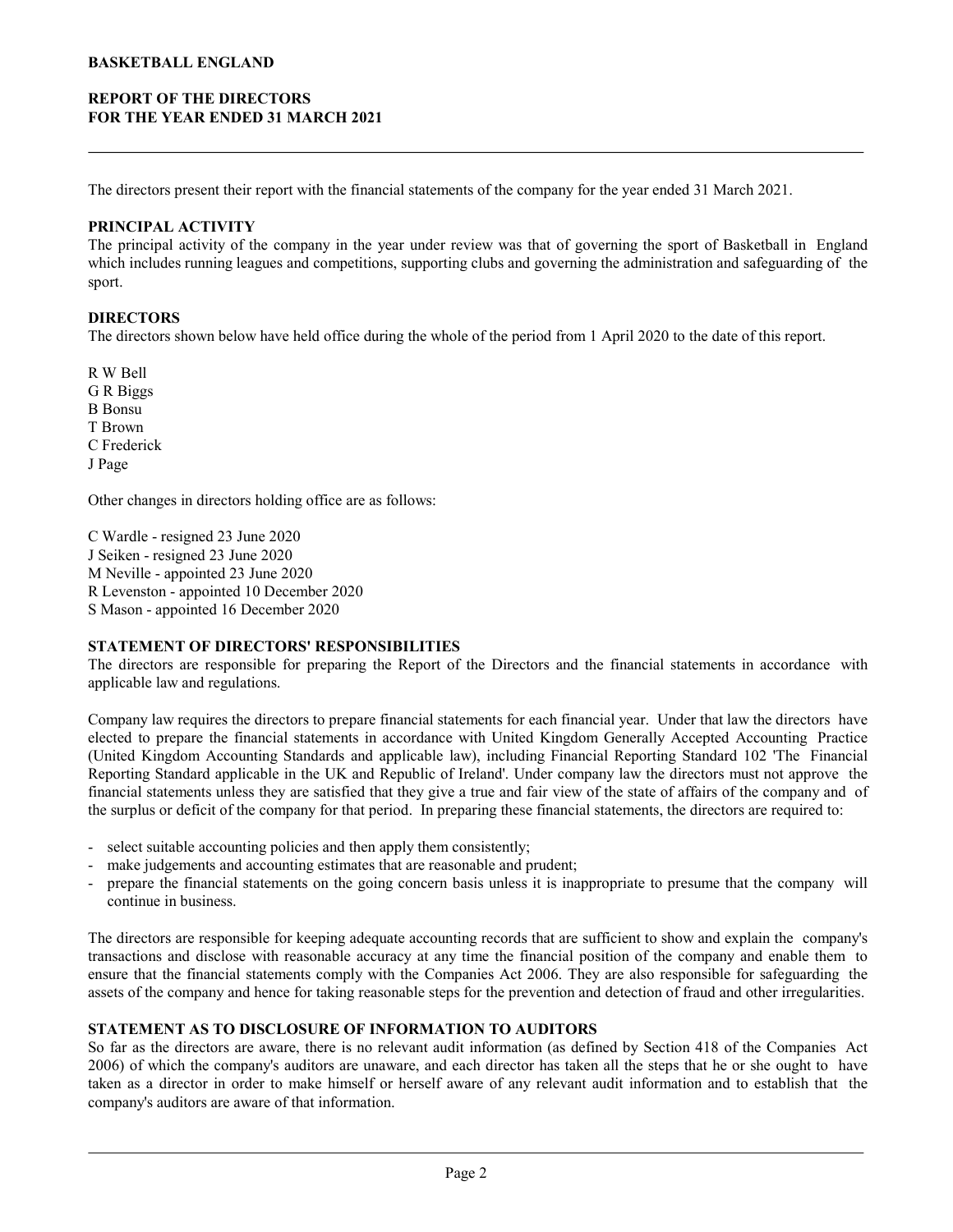# REPORT OF THE DIRECTORS FOR THE YEAR ENDED 31 MARCH 2021

AUDITORS<br>Sedulo Audit Limited will be proposed for re-appointment in accordance with the provisions of the Companies Act 2006 **BASKETBALL ENGLAND**<br> **SEDORT OF THE DIRECTORS**<br> **AUDITORS**<br>
Sedulo Audit Limited will be proposed for re-appointment in accordance with the provisions of the Companies Act 2006<br>
relating to small companies.<br>
This report h relating to small companies. **REPORT OF THE DIRECTORS**<br> **FOR THE YEAR ENDED 31 MARCH 2021**<br> **AUDITORS**<br>
Sedulo Audit Limited will be proposed for re-appointment in accordance with the provisions of the Companies Act 2006<br>
This report has been prepared

companies.

# ON BEHALF OF THE BOARD:

.......................................................................... M Neville - Director

Date: .............................................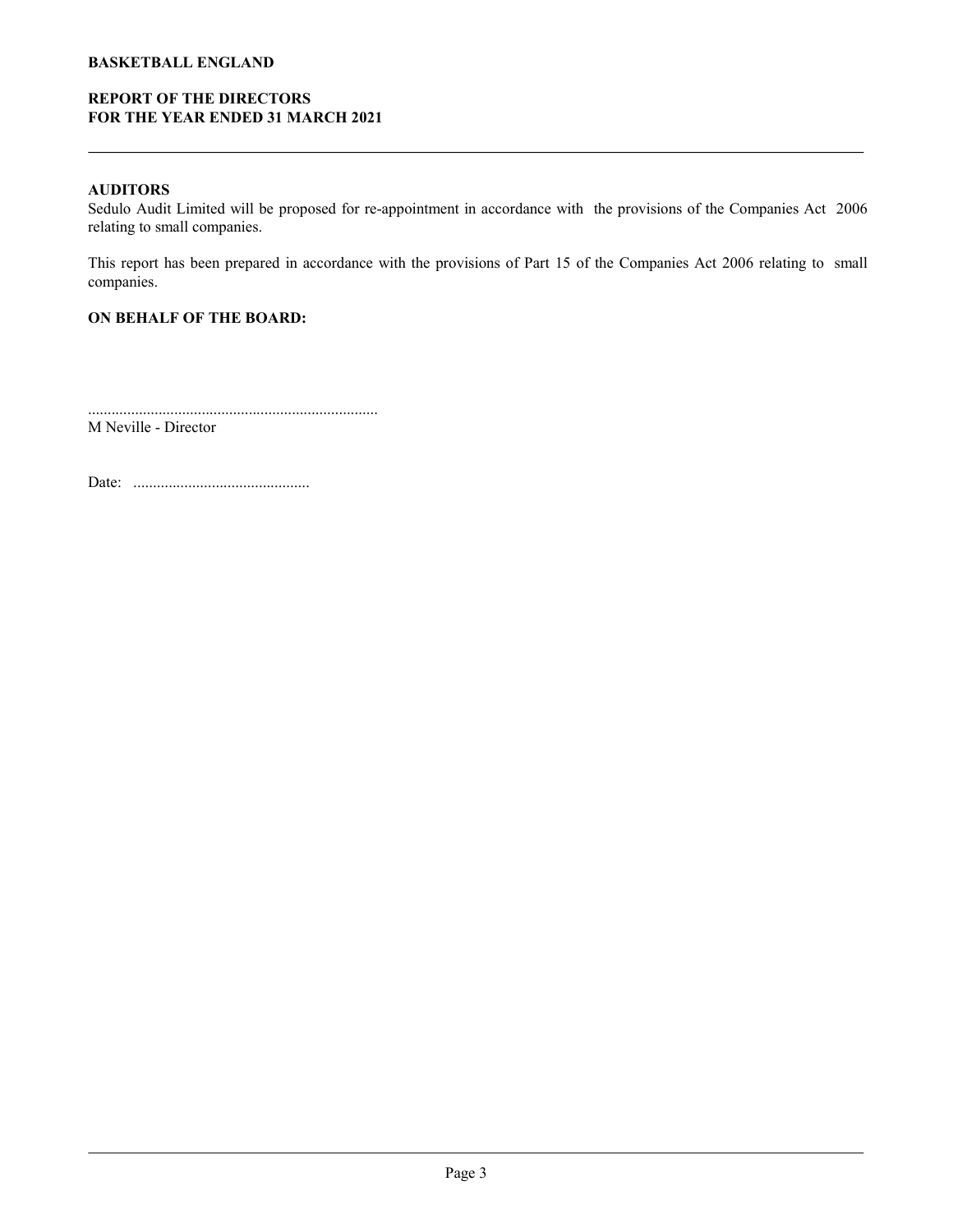# Opinion

**REPORT OF THE INDEPENDENT AUDITORS TO THE MEMBERS OF**<br> **Dopinion**<br>
We have audited the financial statements of Basketball England (the 'company') for the year ended 31 March 2021 which<br>
comprise the Income Statement, Bala **COMPRIGE AND CONTIME INDEPENDENT AUDITORS TO THE MEMBERS OF**<br> **Copinion**<br>
We have audited the financial statements of Basketball England (the 'company') for the year ended 31 March 2021 which<br>
accountring policies. The fi **REPORT OF THE INDEPENDENT AUDITORS TO THE MEMBERS OF**<br> **BASKETBALL ENGLAND**<br> **Opinion**<br>
We have audited the financial statements of Basketball England (the 'company) for the year ended 31 March 2021 which<br>
comprise the In **REPORT OF THE INDEPENDENT AUDITORS TO THE MEMBERS OF**<br> **Opinion**<br>
We have audited the financial statements of Basketball England (the 'company') for the year ended 31 March 2021 which<br>
accounting to financial Reporting St applicable in the UK and Republic of Ireland' (United Kingdom Generally Accepted Accounting Practice). **REPORT OF THE INDEPENDENT AUDITORS TO THE MEMBERS OF**<br> **BASKETBALL ENGLAND**<br>
We have andited the financial statements of Basketball England (the 'company') for the year ended 31 March 2021 which<br>
accounting policies. The **REPORT OF THE INDEPENDENT AUDITORS TO THE MEMBERS OF**<br> **BASKETBALL ENGLAND**<br>
We have audited the financial statements, of Basketball England (the 'company') for the year ended 31 March 2021 which<br>
cocounting policies. The REPORT OF THE INDEPENDENT AUDITORS TO THE MEMBERS OF<br>
BASKETBALL ENGLAND<br>
We have audited the financial statements of Basketball England (the 'company') for the year ended 31 Me<br>
comprise the Income Statement, Balance Shee

- In our opinion the financial statements:<br>- give a true and fair view of the state of the company's affairs as at 31 March 2021 and of its surplus for the year then ended;
- 
- 

# Basis for opinion

**REPORT OF THE INDEPENDENT AUDITORS TO THE MEMBERS OF**<br> **Opinion**<br>
We have a addied the financial statements of Basketball England (the 'company') for the year ended 31 March 2021 which<br>
we have a addied the financial repo **REPORT OF THE INDEPENDENT AUDITORS TO THE MEMBERS OF**<br> **BASKETBALL ENGLAND**<br>
We have audited the financial statements of Basketball England (the 'company') for the year ended 31 March 2021 which<br>
wenny automorphise. The f REPORT OF THE INDEPENDENT AUDITORS TO THE MEMBERS OF<br>
BASKETBALL ENGLAND<br>
Opinion<br>
We have andited the financial statements of Basketball England (the 'company') for the year ended 31 March 2021 which<br>
we have andited the REVORT OF THE MORTAEM AUDITORS TO THE MEMBERS OF COMMONS TO THE MEMBERS OF CONSULTERENT CONDUCT WHINNER (NOT CONDUCT THE FINANCIAL STATE CONDUCT THE STATE CONDUCT WE have a material statements in the content of the financi **EXECT EXECT AND**<br> **Opinion**<br>
We have andiced the financial statements of Basketball England (the 'company') for the year ended 31 March 2021 which<br>
we have andiced the financial statement is balance Sheet and Notes to the sufficient and appropriate to provide a basis for our opinion. **Openion**<br>Openion (accounting policies. The financial statements of Baskerball England (the 'company') for the year ended 31 March 2021 which concording to the nonem Statement Is Balance Sheet and Notes to the Enimorial St accounting policies. The Imamcial reporting Irransvort that has been applied in there preparation is applicable law and the matter and performed Summing Standard, including Financial Reporting Standard Opplicable in the UK United Kungdom Accoluting Standards, incloding Financial idepending Davabard 10/2 The Financial idepending Davabard Counting Practice).<br>
In our opinion the financial statements:<br>
In our opinion the financial statements:<br> In our opmon the limincula statements:<br>
In sure operator the relationship state of the company's affairs as at 31 March 2021 and of this surplus for the year then<br>
ended;<br>
In the been prepared in accordance with United Kin - have been prepared in accordance with the requirements of the Companies Act 2006.<br> **Basis for opinion**<br>
We conducted our andit in accordance with International Standards on Auditing (UK) (ISAs (UK)) and applicable law. responsibilities under those standards are hinter onescribed in the Androws' responsibilities for the other information are the more than the chromation. Higher the compare the other information in the U.K, including the P

# Conclusions relating to going concern

preparation of the financial statements is appropriate.

of at least twelve months from when the financial statements are authorised for issue.

sections of this report.

# Emphasis of matter

assessment of the uncertainties arising from the COVID-19 pandemic and the impact on the company.

# Other information

Directors, but does not include the financial statements and our Report of the Auditors thereon.

stated in our report, we do not express any form of assurance conclusion thereon.

other dinotend resolution in the financial statements. We believe that the nuckle wave thumed is<br>sufficient and appropriate to provide a basis for our opinion.<br>Conclusions relating to going concern<br>
Conclusions relating to Conclusions relating to going concern with our distribution is appropriate.<br>In auditing the financial statements is appropriate.<br>
In auditing the financial statements is appropriate.<br>
Have the financial statements is appro In unathing the Imamcial statements, we have concluded that the directory' use of the gamp concern bases of accounting in the metapological on the work we have performed, we have not identified any material uncertainties preparation of the framewal statements is appropriate.<br>
Hased on the work we have performed, by have not identified any material uncertainties relating to events or conditions that,<br>
distributed of the state wise therefore Hased on the work we have performed, we have not identified any material uncertainties relating to events or conditions that, individually or collectively, may east significant duobt on the company's ability to continue as Haved on the work we have performed, we have not duestified any matternal uncertainties relating to eventual or conductions and the expect of the direct on the work we have the state with the state with respect to going c information, we are required to report that fact. We have nothing to report in this regard.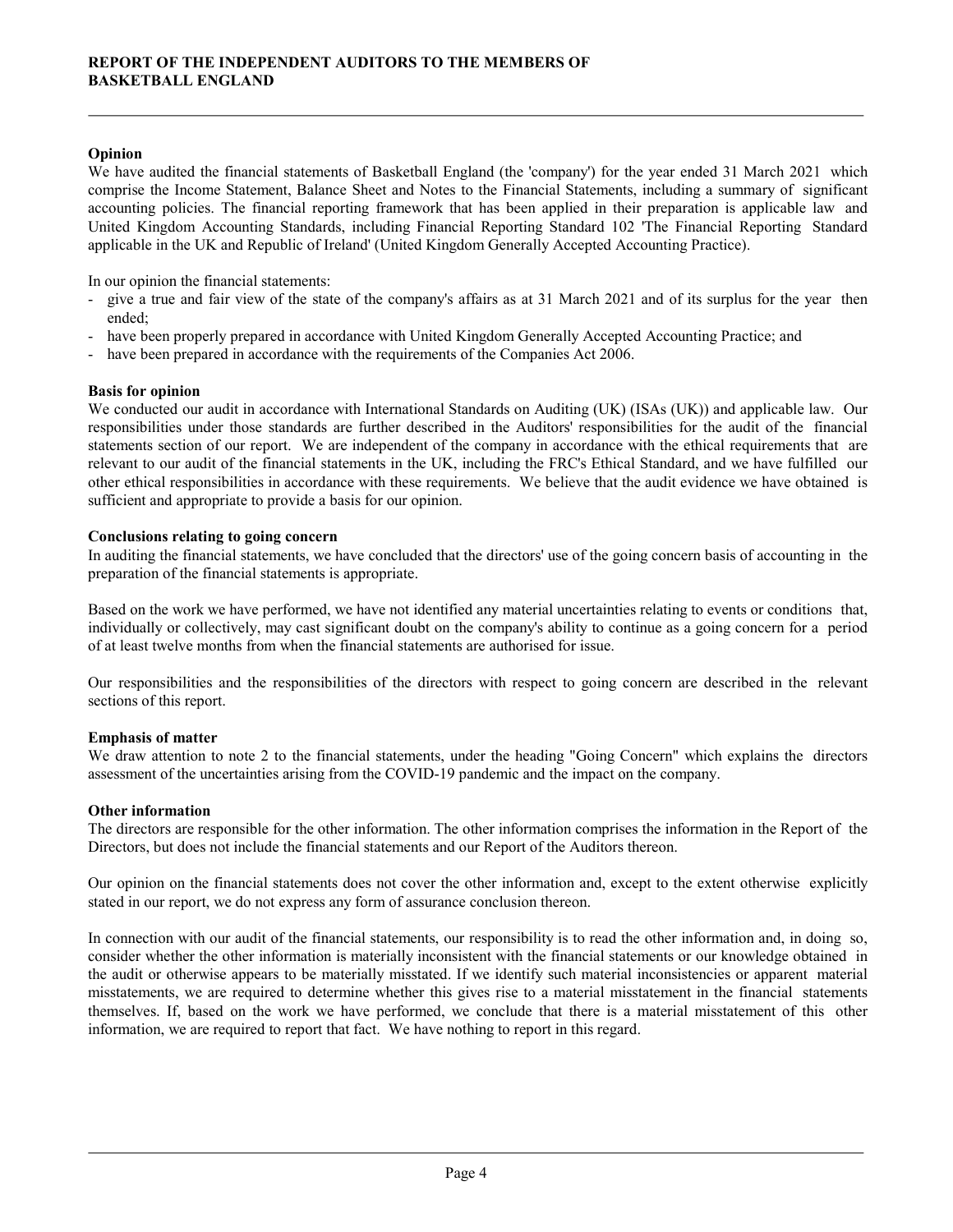### Opinions on other matters prescribed by the Companies Act 2006

In our opinion, based on the work undertaken in the course of the audit:

- **EXEMPLORT OF THE INDEPENDENT AUDITORS TO THE MEMBERS OF**<br> **Opinions on other matters prescribed by the Companies Act 2006**<br>
In our opinion, based on the work undertaken in the course of the audit:<br>
The information given i is consistent with the financial statements; and **REPORT OF THE INDEPENDENT AUDITORS TO THE MEMBERS OF**<br> **BASKETBALL ENGLAND**<br>
In our opinion, based on the work undertaken in the course of the audit:<br>
- the information given in the Report of the Directors for the financi REPORT OF THE INDEPENDENT AUDITORS TO THE MEMBERS OF<br>BASKETBALL ENGLAND<br>
In our opinion, based on the work undertaken in the course of the audit<br>
In our opinion, based on the work undertaken in the course of the audit<br>
is REPORT OF THE INDEPENDENT AUDITORS TO THE MEMBERS OF<br>
BASKETBALL ENGLAND<br>
In our opinion, based on the work undertaken in the course of the audit:<br>
In the financial statements are prepared<br>
is consistent with the financial **REPORT OF THE INDEPENDENT AUDITORS TO THE MEMBERS OF**<br> **BASKETBALL ENGLAND**<br>
In our optimion, based on the work undertaken in the course of the suddiction<br>
In formation given in the Report of the Directors for the financ
- 

#### Matters on which we are required to report by exception

have not identified material misstatements in the Report of the Directors.

in our opinion:

- not visited by us; or
- 
- 
- 
- REPORT OF THE INDEPENDENT AUDITORS TO THE MEMBERS OF<br>
HASKETBALL ENGLAND<br>
In our option, based on the work undertaken in the course of the audit:<br>
In the information given in the Report of the Directors for the financial y REPORT OF THE INDEPENDENT AUDITORS TO THE MEMBERS OF<br>
BASKETBALL ENGLAND<br>
In our opinions on other matters prescribed by the Companies Act 2006<br>
In our opinion, hased on the work understan in the course of the audit:<br>
In t REPORT OF THE INDEPENDENT AUDITORS TO THE MEMBERS OF<br>
BASKETBALL ENGLAND<br>
In our opinions on other matters prescribed by the Companies Act 2006<br>
In our opinion, based on the work underaken in the course of the audit:<br>
In t RENORT OF THE MOREMENT AUDITORS TO THE MEMBERS OF<br> **CONTRACT CONTRACT CONTRACT AND**<br>
In auto option, based on the valuable and the comparise Act 2006<br>
In the information aives not the biliteration in the comparise Act 2006 SKETBALL ENGLAND<br>ainions on other matters prescribed by the Companies Act 2006<br>our opinion, based on the work undertaken in the course of the audit<br>to malinearize of the Directors for the Directors for the financial year f Report of the Directors.

#### Responsibilities of directors

Opinions on other mattlers prescribed by the Companis Act 2006<br>
In our opinion, based on the work undertaken in the course of the audit:<br>
The information given in the Report of the Directors' Revise incordinates in the Sta In our openon, hased on the work undertuction to the under the under<br>is consistent with the financial statements, and<br>is consistent with the financial statements and the financial statements<br>is consistent with the financia Financial statements are proportion for the Directors of the limited by the formation statements are prepared<br>
in consistent with the financial statements; and<br>
the Report of the Directors has been prepared in accordance w misstatement, whether due to fraud or error. **Matters on which we are required to report by exception**<br>In the light of the knowledge and understanding of the company and its environment obtained in the course of the audit, we<br>have not identified material misstatemen Matters on which we are required to report by exception<br>In the light of the knowledge and understanding of the company and its environment obtained in the course of the andit, we<br>have not identified material misstatements

the directors either intend to liquidate the company or to cease operations, or have no realistic alternative but to do so.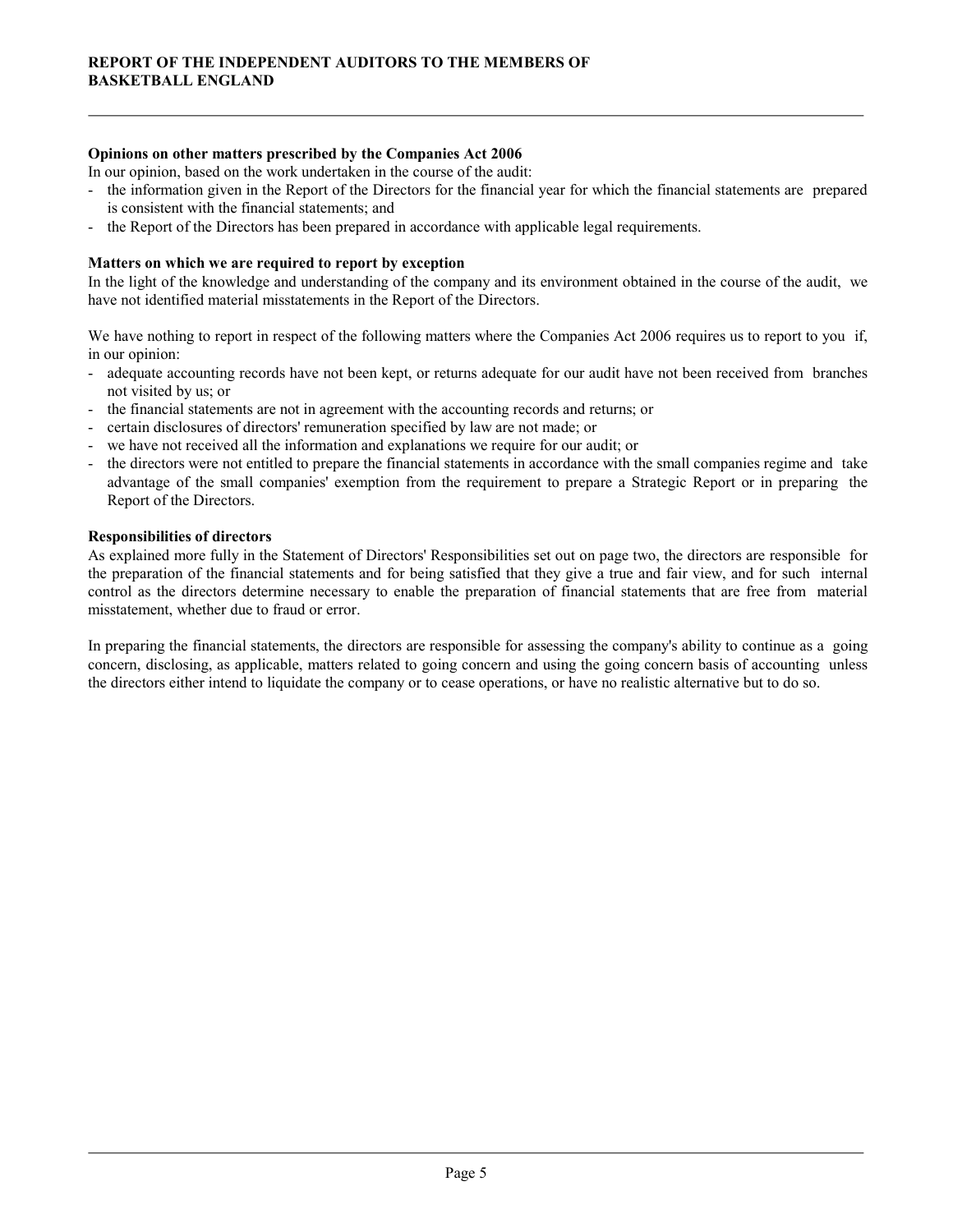#### Auditors' responsibilities for the audit of the financial statements

**REPORT OF THE INDEPENDENT AUDITORS TO THE MEMBERS OF**<br>**BASKETBALL ENGLAND**<br>Our objectives are to obtain reasonable assurance about whether the financial statements as a whole are free from material<br>misstatement, whether d **REPORT OF THE INDEPENDENT AUDITORS TO THE MEMBERS OF**<br>**Auditors' responsibilities for the audit of the financial statements**<br>Our objectives are to obtain reasonable assurance about whether the financial statements as a wh **REPORT OF THE INDEPENDENT AUDITORS TO THE MEMBERS OF**<br>**BASKETBALL ENGLAND**<br>Our objectives are to obtain reasonable assurance about whether the financial statements as a whole are free from material<br>our objectives are to o REPORT OF THE INDEPENDENT AUDITORS TO THE MEMBERS OF<br>BASKETBALL ENGLAND<br>Our objectives are to obtain reasonable assurance about whether the financial statements as a whole are free from material<br>misstatement, whether due t **REPORT OF THE INDEPENDENT AUDITORS TO THE MEMBERS OF**<br>**BASKETBALL ENGLAND**<br>**Auditors' responsibilities for the audit of the financial statements**<br>Our objectives are to obtain reasonable assurance about whether the financi the basis of these financial statements. **REPORT OF THE INDEPENDENT AUDITORS TO THE MEMBERS OF**<br>**Anditors' responsibilities for the andit of the financial statements**<br>Our objectives are to obtain reasonable assume about whether the financial statements as a whole REPORT OF THE INDEPENDENT AUDITORS TO THE MEMBERS OF<br> **Anditors' responsibilities for the audit of the financial statements**<br>
Our objectives are to obtain researable assume about wheir the financial statements as a whole a REPORT OF THE INDEPENDENT AUDITORS TO THE MEMBERS OF<br>
BASKETBALL ENGLAND<br>
Our objectives are to obtain researable assume a sooru wheler the financial statements<br>
Summer: responsibilities for the audit of the financial stat REPORT OF THE INDEPENDENT AUDITORS TO THE MEMBERS OF<br>
BASKETBALL ENGLAND<br>
Auditors' responsibilities for the audit of the financial statements<br>
Our objectives are to obtain researable assurance about whether the financial Auditors' responsibilities for the audit of the financial statements<br>Our objectives are to obtain reasonable assume a door wheiler the financial statements as a whole are free from material<br>misstatement, whether due to fra Auditors' responsibilities for the audit of the financial statements as a whole are free from material our objectives are to obtain researable missistement when the financial statements as a whole are free from material m Our objectives are to obtain reassmable assumme a boot whelter the financial statements as a whole are free from material<br>misstatement, whether due to financial or error, and to issue a Report of the Auditors that includes

The extent to which our procedures are capable of detecting irregularities, including fraud is detailed below:

#### Extent to which the audit was capable of detecting irregularities, including fraud

expected to detect non-compliance with all laws and regulations.

alert to any indications of non-compliance throughout the audit.

regulations and otherwise prevent, deter and detect fraud.

mustuationed the tot muld ur entroy, and to twan a Report of the Audions that mediates our tep-mon. Reasonable<br>ussurance is a high level of assurance, but is not a guarantee that an audit conducted in accordance with ISAs assummer to a bungh level of a sourisme, but to the and samile the in and included m accordinece with ISAs (UK) will approach the statements can arise from fraud or error und are considered material in individually or in t risk of fraud through director or management override of controls. the basis of these frameral statements.<br>The extent to which our procedures are capable of detecting irregularities, including fraud<br>Extent to which the audit was earable of detecting rregularities, including fraud<br>The prim Extent to which the andit was capable of detecting irregularaties, including frand the companyi responsibility for the prevention and detection of final rests with directors and management, and we camnot be expected to de The promary responsibility to the presention and detector of the miniterests with dreedors and management, and we cannot be<br>We identified areas of laws and regulations that could reasonably be expected to have a material repected to detect non-comphance with all laws and regulations.<br>We identified areas of laws and regulations that could reasonably be expected to have a material effect on the financial<br>statements from our knowledge of the We identified areas of laws and regulations that could reasonably be expected to have a material effect on the financial statements from ar Konvelige of the bissimes and sector, enquiries of directions and management, and

Council's website at www.frc.org.uk/auditorsresponsibilities. This description forms part of our Report of the Auditors.

# Use of our report

work, for this report, or for the opinions we have formed.

David Stansfield (Senior Statutory Auditor) for and on behalf of Sedulo Audit Limited Statutory Auditors Regency Court 62-66 Deansgate Manchester M3 2EN

Date: .............................................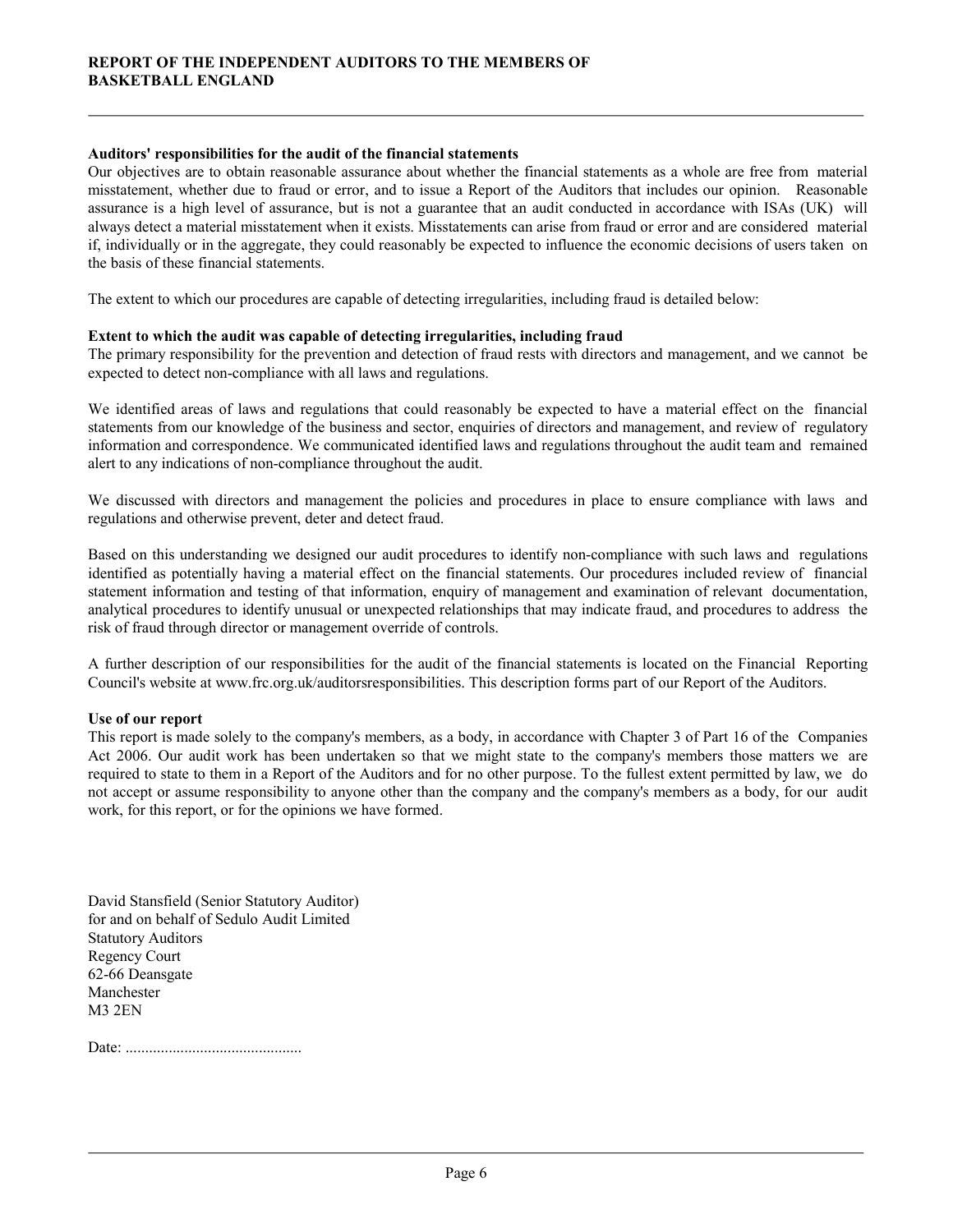# INCOME STATEMENT FOR THE YEAR ENDED 31 MARCH 2021

| <b>BASKETBALL ENGLAND</b>                                    |         |                 |                           |           |            |
|--------------------------------------------------------------|---------|-----------------|---------------------------|-----------|------------|
| <b>INCOME STATEMENT</b><br>FOR THE YEAR ENDED 31 MARCH 2021  |         |                 |                           |           |            |
|                                                              |         | 31.3.21         |                           | 31.3.20   |            |
|                                                              |         | $\pounds$       | $\ensuremath{\mathbf{f}}$ | $\pounds$ | $\pounds$  |
| <b>TURNOVER</b>                                              |         |                 | 2,108,379                 |           | 2,774,257  |
| Cost of sales                                                |         |                 | 772,169                   |           | 1,305,911  |
| <b>GROSS SURPLUS</b>                                         |         |                 | 1,336,210                 |           | 1,468,346  |
| Administrative expenses                                      |         |                 | 1,509,160                 |           | 1,662,647  |
|                                                              |         |                 | (172,950)                 |           | (194, 301) |
| Other operating income                                       |         |                 | 244,870                   |           |            |
| <b>OPERATING SURPLUS/(DEFICIT)</b>                           |         |                 | 71,920                    |           | (194, 301) |
| Other finance income                                         | $\,8\,$ |                 |                           |           | 5,000      |
|                                                              |         |                 | 71,920                    |           | (189, 301) |
| Interest payable and similar expenses<br>Other finance costs | $\,8\,$ | 2,938<br>32,000 |                           | 3,000     |            |
|                                                              |         |                 | 34,938                    |           | 3,000      |
| <b>SURPLUS/(DEFICIT) BEFORE TAXATION</b>                     |         |                 | 36,982                    |           | (192, 301) |
| Tax on surplus/(deficit)                                     |         |                 |                           |           |            |
| <b>SURPLUS/(DEFICIT) FOR THE</b><br><b>FINANCIAL YEAR</b>    |         |                 | 36,982                    |           | (192,301)  |

The notes form part of these financial statements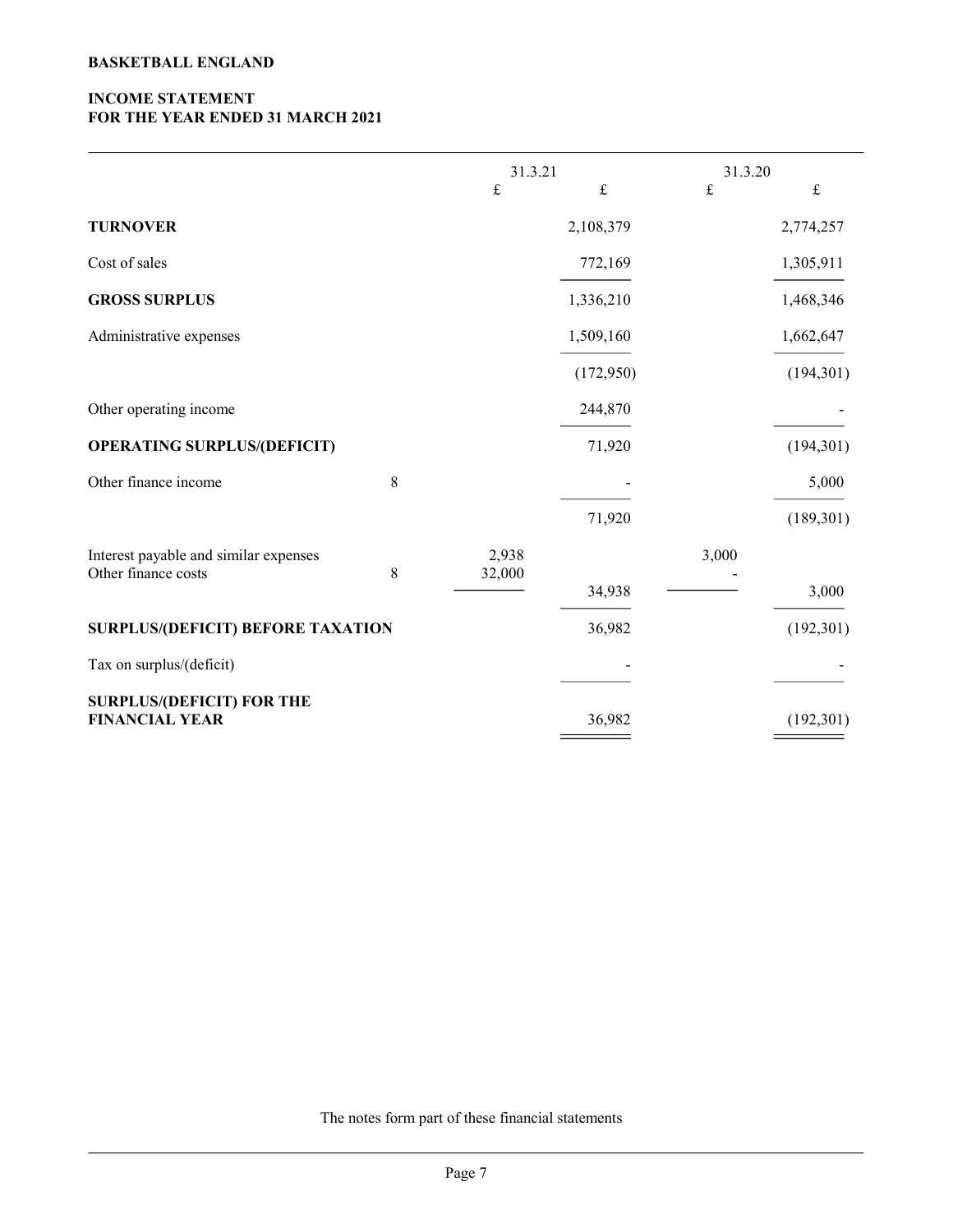### BALANCE SHEET 31 MARCH 2021

| <b>BALANCE SHEET</b>                                             |                         | <b>BASKETBALL ENGLAND (REGISTERED NUMBER: 01429756)</b> |                    |                    |                       |
|------------------------------------------------------------------|-------------------------|---------------------------------------------------------|--------------------|--------------------|-----------------------|
| <b>31 MARCH 2021</b>                                             |                         |                                                         |                    |                    |                       |
|                                                                  |                         | 31.3.21                                                 |                    | 31.3.20            |                       |
| <b>FIXED ASSETS</b><br>Tangible assets                           | Notes<br>$\overline{4}$ | £                                                       | $\pounds$<br>1,538 | £                  | $\mathbf f$<br>30,931 |
| <b>CURRENT ASSETS</b><br>Debtors                                 | $\mathfrak{H}$          | 107,042                                                 |                    | 253,265            |                       |
| Cash at bank and in hand                                         |                         | 912,833                                                 |                    | 323,085            |                       |
| <b>CREDITORS</b><br>Amounts falling due within one year          | 6                       | 1,019,875<br>609,269                                    |                    | 576,350<br>290,212 |                       |
| NET CURRENT ASSETS                                               |                         |                                                         | 410,606            |                    | 286,138               |
| TOTAL ASSETS LESS CURRENT<br><b>LIABILITIES</b>                  |                         |                                                         | 412,144            |                    | 317,069               |
| <b>CREDITORS</b><br>Amounts falling due after more than one year | 7                       |                                                         | (42,093)           |                    |                       |
| PENSION LIABILITY                                                | $8\,$                   |                                                         | (126,000)          |                    | (110,000)             |
| <b>NET ASSETS</b>                                                |                         |                                                         | 244,051            |                    | 207,069               |
| <b>RESERVES</b><br>Income and expenditure account                |                         |                                                         | 244,051            |                    | 207,069               |
|                                                                  |                         |                                                         |                    |                    |                       |

.......................................................................... M Neville - Director

The notes form part of these financial statements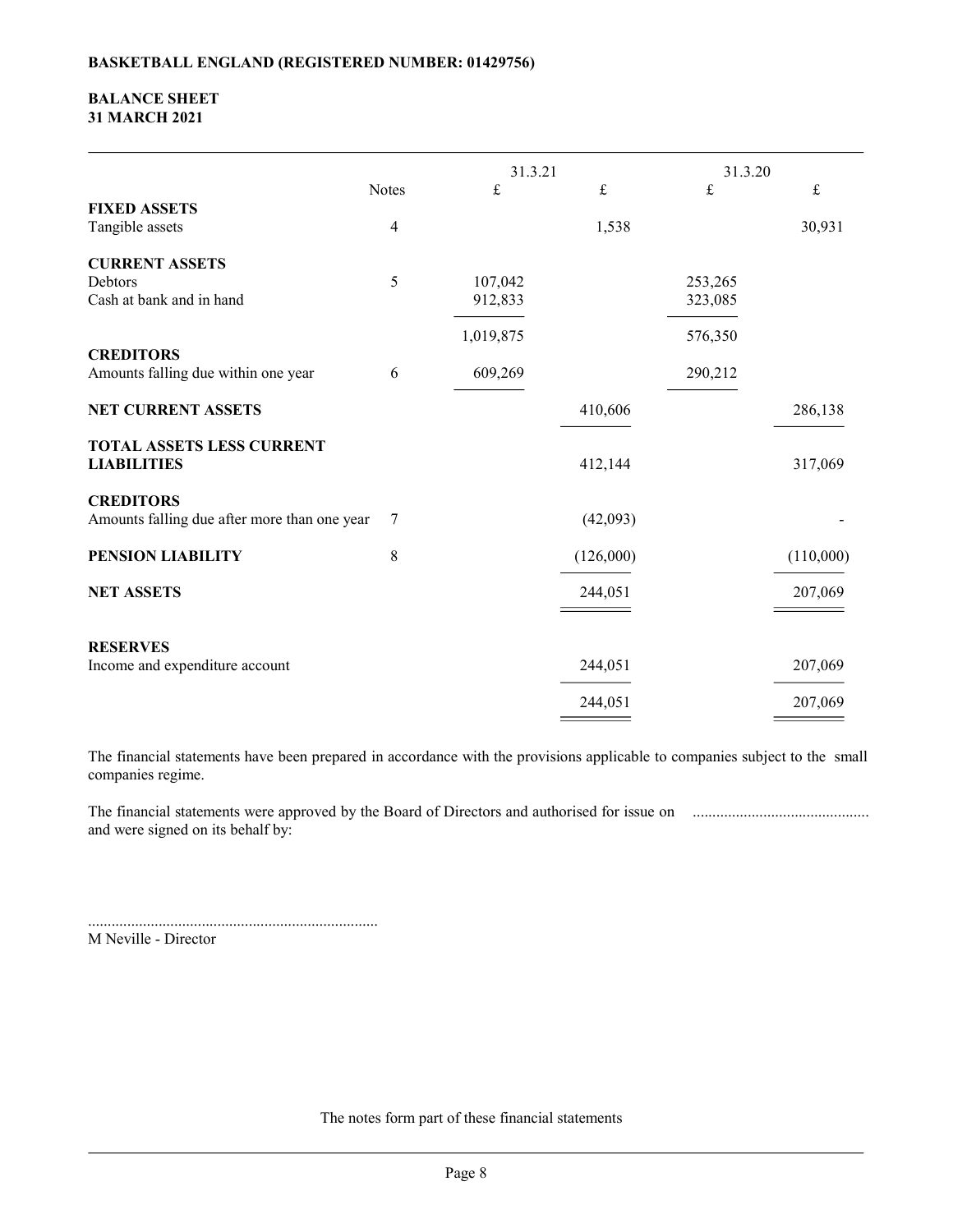# 1. STATUTORY INFORMATION

STO THE FINANCIAL STATEMENTS<br>BE VEAR ENDED 31 MARCH 2021<br>STATUTORY INFORMATION<br>Basketball England is a private company, limited by guarantee, registered in England and Wales. The company's<br>registered number and registered registered number and registered office address can be found on the Company Information page.

#### 2. ACCOUNTING POLICIES

#### Basis of preparing the financial statements

THEST THE FINANCIAL STATEMENTS<br>HE YEAR ENDED 31 MARCH 2021<br>THEST THEST FINANCIAL STATEMENTS<br>FINANCIAL STATEMENTS<br>THEST FINANCIAL STATEMENTS<br>THEST FINANCIAL REPORT THEST FINANCE PRESS CONSULTING POLICITS.<br>These financial st TBALL ENGLAND<br>REPORT THE FINANCIAL STATEMENTS<br>HE VEAR ENDED 31 MARCH 2021<br>STATUTORY INFORMATION<br>Standard Ingland is a private company, limited by guarantee, registered in England and Wales. The company's<br>registered number **ETBALL ENGLAND**<br>**EIE YEAR ENDED 31 MARCH 2021**<br>**STATUTORY INFORMATION**<br>**Basketball England** is a private company, limited by guarantee, registered in England and Wales. The company's<br>registered number and registered offic Ireland. THE FINANCIAL STATEMENTS<br>
THE FINANCIAL STATEMENTS<br>
STATUTORY INFORMATION<br>
Basketball England is a private company, limited by guarantee, registered in England and Wales. The company's<br>
registered number and registered off **STATUTORY INFORMATION**<br>
Haskethall Fingland is a private company, limited by guarantee, registered in Fingland and Wales. The company's<br>
registered number and registered office address can be found on the Company Informat Basketball England is a private company, limited by guarantee, registered in England and Wales. The company's<br>registered number and registered office address can be found on the Company Information page.<br>ACCOUNTING POLICIE **ACCOUNTING POLICIES**<br> **Basis of preparing the financial statements**<br>
These fimmcial Meporting Standard superiors are prepared in accordance with Financial Reporting Standard 102, The Financial<br>
Reporting Standard applicab **Hangine internation statements** the funarities and the cost or valuation is recognised by the cost of Repreciation in Trinancial statements so as prepared in accordance with Financial The company is a public benefit entit

amounts in these financial statements are rounded to the nearest pound.

The principal accounting policies adopted are set out below.

#### Turnover

value added tax and other sales taxes.

recognised in the period received to the extent that related expenditure has been incurred.

#### Tangible fixed assets

depreciation and any impairment losses.

lives on the following bases:

| Sports equipment             | $-20\%$ on cost |  |
|------------------------------|-----------------|--|
| <b>Fixtures and fittings</b> | $-20\%$ on cost |  |
| Trophies                     | - not provided  |  |
| Computer Equipment           | $-20\%$ on cost |  |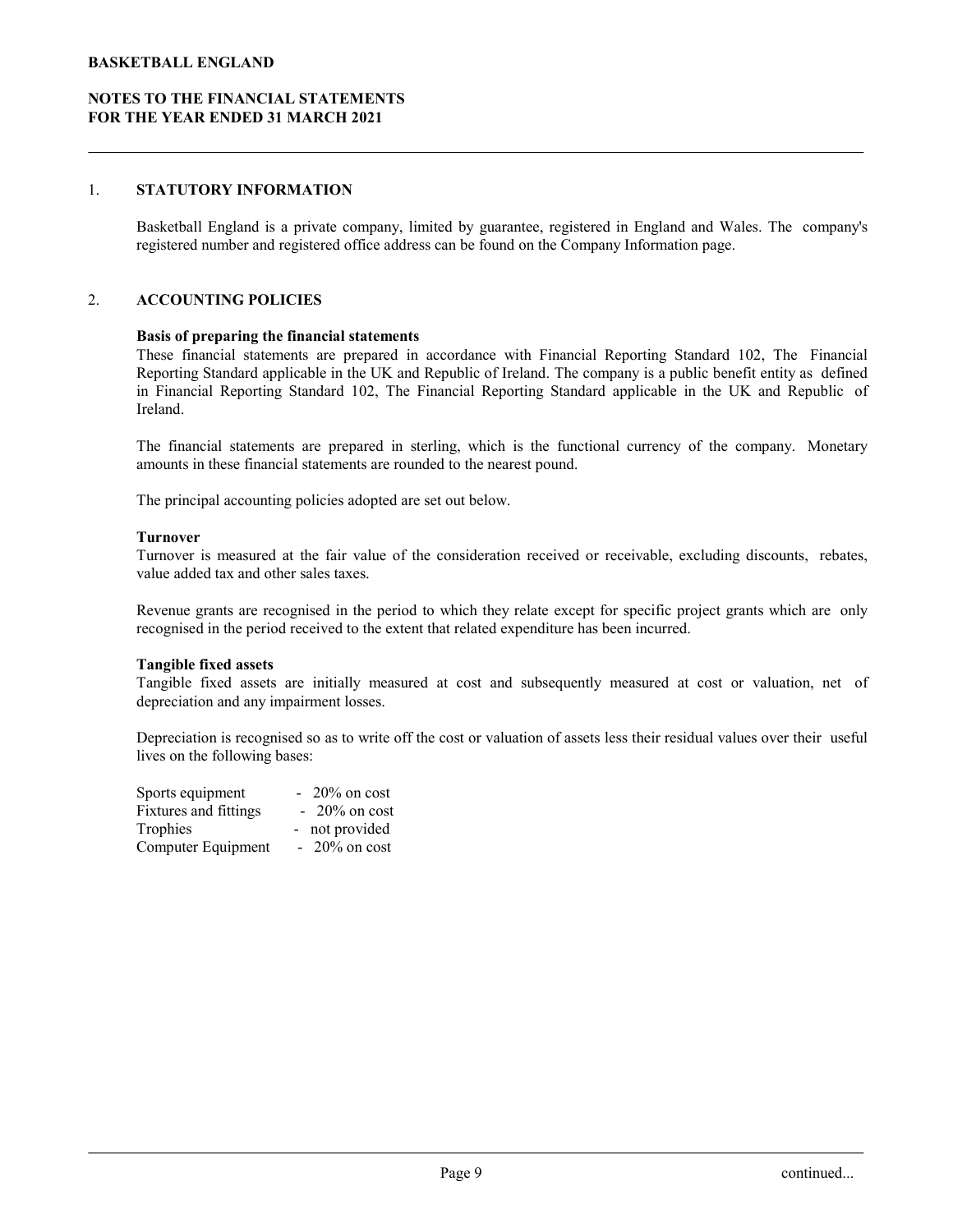# 2. ACCOUNTING POLICIES - continued

#### Financial instruments

Financial Instruments Issues' of FRS 102 to all of its financial instruments.

THE FINANCIAL STATEMENTS - continued<br>HE YEAR ENDED 31 MARCH 2021<br>ACCOUNTING POLICIES - continued<br>Tinancial Instruments<br>The company has elected to apply the provisions of Section 11 'Basic Financial Instruments' and Section party to the contractual provisions of the instrument.

FIBALL ENGLAND<br>HE VEAR ENDED 31 MARCH 2021<br>ACCOUNTING POLICIES - continued<br>Financial instruments<br>The company has elected to apply the provisions of Section 11 'Basic Financial Instruments' and Section 12 'Other<br>Financial i FIBALL ENGLAND<br>HE YEAR ENDED 31 MARCH 2021<br>HE YEAR ENDED 31 MARCH 2021<br>Thannelal instruments<br>The company has elected to apply the provisions of Section 11 'Basic Financial Instruments' and Section 12 'Other<br>Financial instr CTBALL ENGLAND<br>
STO THE FINANCIAL STATEMENTS - continued<br>
HE YEAR ENDED 31 MARCH 2021<br>
ACCOUNTING POLICIES - continued<br>
Financial instruments<br>
The company has elected to apply the provisions of Section 11 'Basic Financial realise the asset and settle the liability simultaneously.

#### Basic Financial assets

**ETBALL ENGLAND**<br> **BASICATE STATEMENTS** - continued<br> **EXECOUNTING POLICIES** - continued<br> **Financial instruments**<br> **Financial assets, which is elected to apply the provisions of Section 11 Basic Financial Instruments' and S** ITBALL ENGLAND<br>
IF YEAR ENDED 31 MARCH 2021<br>
IF YEAR ENDED 31 MARCH 2021<br>
ACCOUNTING POLICIES - continued<br>
Financial instruments<br>
The company has elected to apply the provisions of Section 11 'Basic Financial Instruments' THE FINANCIAL STATEMENTS - continued<br>
HE VEAR ENDED 31 MARCH 2021<br>
ACCOUNTING POLICIES - continued<br>
Thancial instruments<br>
The company has elected to apply the provisions of Section 11 Basic Financial Instruments' and Secti FIGURE FINANCIAL STATEMENTS - continued<br> **ACCOUNTING POLICIES - continued**<br> **Financial instruments**<br>
The company has elected to apply the provisions of Section 11 'Basic Financial Instruments' and Section 12 'Other<br>
Financ amortised.

#### Other financial assets

ACCOUNTING POLICIES - continued<br>
Financial instruments<br>
The company has elected to apply the provisions of Section 11 'Basic Financial Instruments' and Section 12 'Other<br>
Tinnoncial Instruments Issues' of FRS 102 to all of ACCOUNTING POLICIES - continued<br>The company has elected to apply the provisions of Section 11 'Basic Financial Instruments' and Section 12 'Other<br>Financial Instruments Issues' of FRS 102 to all of its financial instruments **Financial instruments**<br>The company has elected to apply the provisions of Section 11 'Basic Financial Instruments' and Section 12 'Other<br>Trimancial Instruments Issues' of FRS 102 to all of its financial instruments.<br>
Fina Financial instruments<br>The company has elected to apply the provisions of Section 11 Basic Financial Instruments' and Section 12 'Other<br>Financial Instruments Issues' of FRS 102 to all of its financial instruments.<br>Tranchial impairment. Financial mstruments ure recognised in the company's statement of Immenal position when the company becomes<br>Paraty to the contractual provisions of the instrument.<br>
Financial assets and liabilities are offset and the net Framcula assets are industries are ollest und the net armounts presented in the limencal statements when there is a regular paparocale right to set off the recognised amounts and there is an intention to settle on a net ba legally enlorceable right oset of the recognised amounts and there is an intention to settle on a net basis or to Raise Financial assets<br> **Basic Financial assets**<br> **Basic financial assets**<br>
Hasic financial assets<br>
includin realise the asset and settle the liability simultaneously.<br>
Haste Financial assets, which include debtors and cash and bank balances, are initially measured at transaction price<br>
including transaction costs and are subsequ **Basic Financial assets**<br>Basic financial assets, which include debtors and cash and bank balances, are initially measured at transaction price<br>including transaction costs and are subsequently carried at amortised cost usin meduling transaction costs and results are inbestepartibly carried at a amoste saturostic cost using the ellective interest method unies the infurnce derivation, where the transaction is measured at the present value of th the arrangement constitutes a limatrong transsaction, where the transsaction is measured at the present value of the transfer that the reverse detects. Financial assets classified as receivable within one year are not subs Idure recepts discounted at a market rate of interest. Imaneal assets classified as receivable within one year are not<br>
Other financial assets, including investments in equity instruments which are not subsidiaries, associ

#### Impairment of financial assets

at each reporting end date.

loss. Other Imancial assets, meliding myeastimes in requiry institutents whole are to shostlantes, associalled or point<br>ventures, are initially measured on find value, which is normally the transaction price. Such assets are sub ventures, are initially measured at fair value, winch is normally the transceton price. Such assets are subsequently increases an fair value are recognised in profit or loss, except that investments in equity instruments t carred at lair value and the changes in lair value are recognised in probli or loos, except but investments in equity<br>instruments that are not publically traded and whose fair values cannot be measured reliably are measure

in profit or loss. t, the estimated future cash flows have been affected. If an asset is<br>between the carrying amount and the present value of the estimated<br>ecitive interest rate. The impairment loss is recognised in profit or<br>ing from an eve

#### Derecognition of financial assets

transferred to another party that is able to sell the asset in its entirety to an unrelated third party.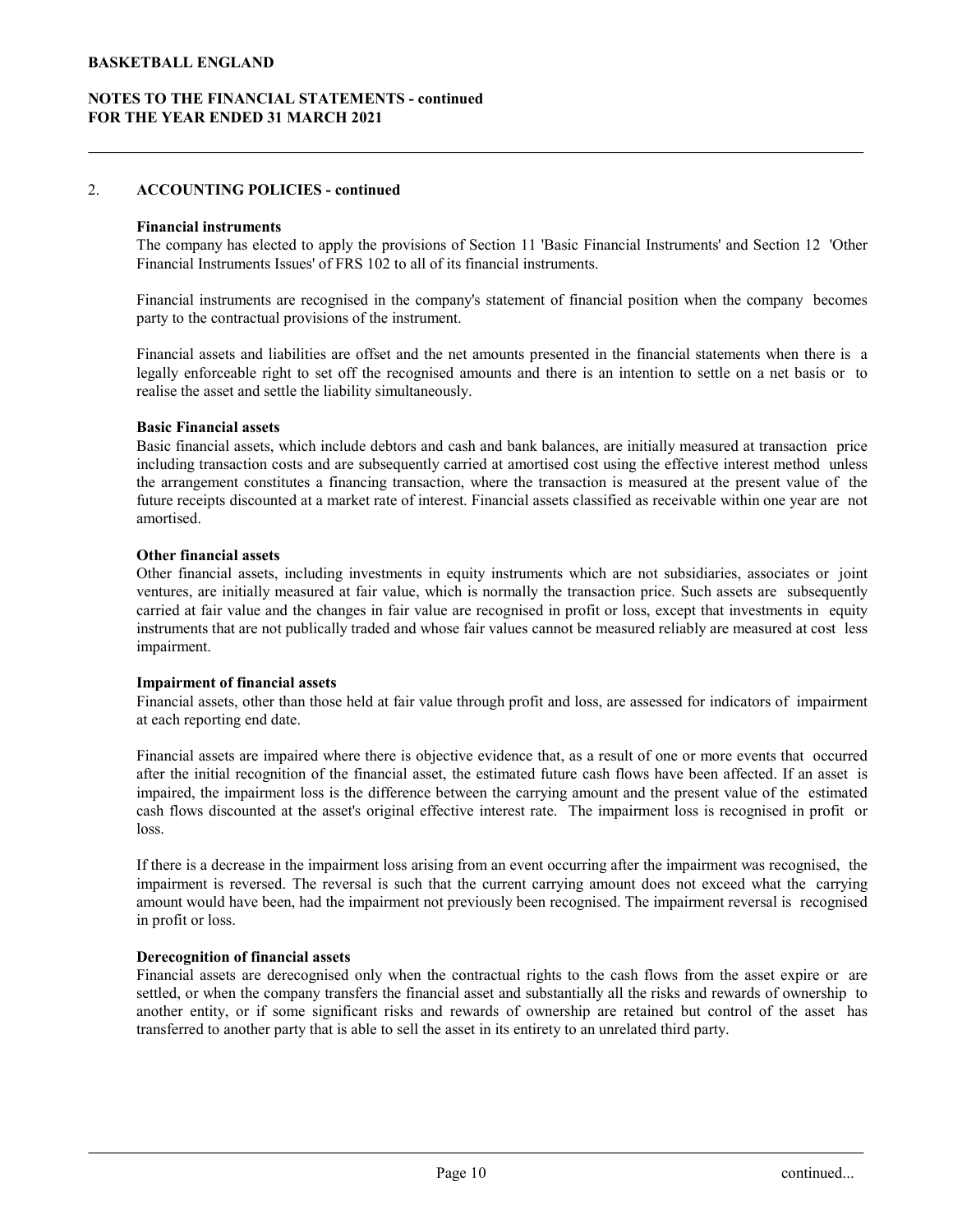# 2. ACCOUNTING POLICIES - continued

#### Classification of financial liabilities

FIBALL ENGLAND<br>HE VEAR ENDED 31 MARCH 2021<br>ACCOUNTING POLICIES - continued<br>Classification of financial liabilities<br>Financial liabilities and equity instruments are classified according to the substance of the contractual a deducting all of its liabilities

EN TERALL ENGLAND<br>HE YEAR ENDED 31 MARCH 2021<br>ACCOUNTING POLICIES - continued<br>Classification of financial liabilities<br>Financial liabilities and equity instruments are classified according to the substance of the contractua **EXERALL ENGLAND**<br> **BASIC THE FINANCIAL STATEMENTS - continued**<br> **EXERUTE FINANCIAL STATEMENTS - continued**<br> **CLASSIFICATION OF THE CONSTANT CONSTANT**<br> **CLASSIFICATION OF THE CONSTANT CONSTANT**<br> **CONSTANT CONSTANT CONSTANT ETBALL ENGLAND**<br> **ET TO THE FINANCIAL STATEMENTS - continued**<br> **ETALLY REAT COUNTING POLICIES - continued**<br> **Classification of financial liabilities**<br> **Classification of financial liabilities**<br> **Classification price and e ETBALL ENGLAND**<br>**ETO THE FINANCIAL STATEMENTS - continued**<br>**EXECOUNTING POLICIES - continued**<br>**CLASSIFICATION OF THE FINANCIAL 2021**<br>**CLASSIFICATION OF THE PRESENT VALUE OF THE FUTURE CONSISTENT CONTINUES**<br>**Financial liab** liabilities classified as payable within one year are not amortised.

#### Other financial liabilities

Debt instruments are subsequently carried at amortised cost, using the effective interest rate method.

**TIO THE FINANCIAL STATEMENTS - continued**<br> **MCCOUNTING POLICIES - continued**<br> **Classification of financial liabilities**<br> **Classification of financial liabilities**<br> **Classification of financial liabilities**<br> **Classificatio** FIO THE FINANCIAL STATEMENTS - continued<br> **ACCOUNTING POLICIES** - continued<br> **Classification of financial liabilities**<br>
Friencial liabilities and equity instruments are classified according to the substance of the contract IF YEAR ENDED 31 MARCH 2021<br>
ACCOUNTING POLICIES - continued<br>
Classification of financial liabilities<br>
Financial liabilities and equity instruments are classified according to the substance of the contractual arrangements<br> and subsequently measured at amortised cost using the effective interest method.

**ACCOUNTING POLICIES - continued**<br> **Classification of financial liabilities**<br> **Ernancial liabilities** and equity instruments are classified according to the substance of the contractual arrangements<br>
entered into. An equit **CLEATE COUNTING POLACIES - continued**<br> **CLEATEREM** CLEATES - continued Institution-<br>
Friencial liabilities, and equity instruments are classified according to the substance of the contractual arrangements<br>
Friencial liabi Classification of financial liabilities<br>
Financial liabilities and equity instruments are classified according to the substance of the contractual arrangements<br>
entered into. An equity instrument is any contract that evide **Classification of financial liabilities**<br>
Frimerical idehities and equity instruments are classified according to the substance of the contractual arrangements<br>
Frimerical idehities and equity instrument is any contract hedge. entred into. An equity natitunent is any contract that evidences a residual interest in the assets of the company after<br>deducting all of its liabilities, including creditors, bank loans and preference shares that are class deducting all of its habilities, including creditors, bank loans and preference shares that are classified as debt, are lassic financial liabilities including recolutions including recolutions in the measured at the measur Basic financial liabilities, including creditors, bank loans and preference shares that are classified as the hystially recognised at transaction price unless the errame constitutes a financing transaction, where the debt Inshitutes classalied as payable within one year are not amortised.<br>
Obelt instruments labilities are obligations to pay for goods or services that have been acquired in the ordinary course of<br>
Trade creditors are obligati Trade creditors are obligations to pay for goods or services that have been acquired in the ordinary course of business from supplines. Amounts payable are classified as surrent liabilities if payern is due within one year Derivatives, including interest rate swaps and forward foreign exchange contracts, are not basic financial instruments. Derivatives sere initially recognised af imit value on the date a derivative contract is entred into a

fair value basis in accordance with a documented risk management or investment strategy

#### Derecognition of financial liabilities

cancelled.

# Employee benefits

required to be recognised as part of the cost of stock or fixed assets.

The cost of any unused holiday entitlement is recognised in the period in which the employee's services are received.

terminate the employment of an employee or to provide termination benefits. e company's contractual obligations expire or are discharged or<br>
e recognised as a liability and an expense, unless those costs are<br>
tock or fixed assets.<br>
cognised in the period in which the employee's services are receiv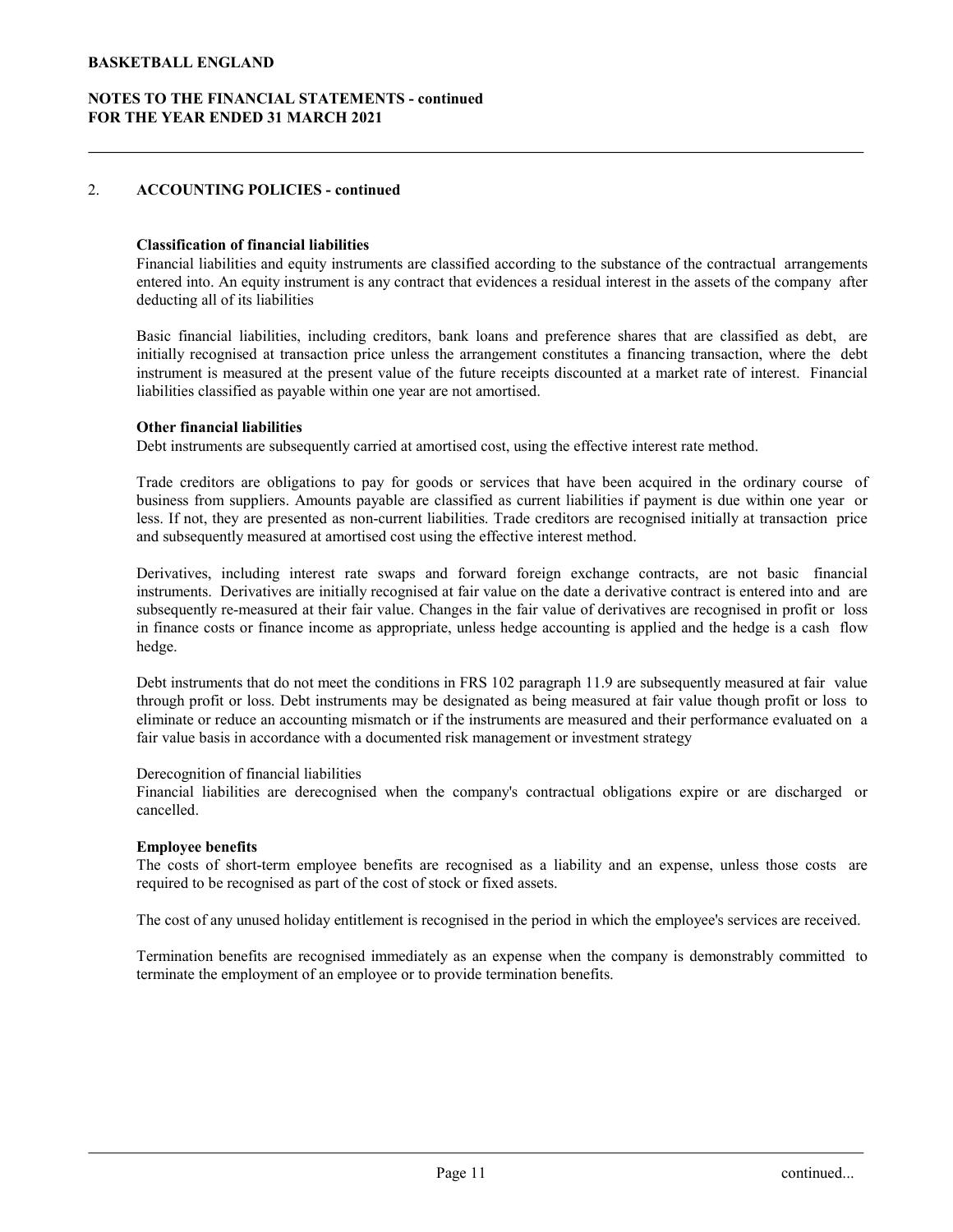# NOTES TO THE FINANCIAL STATEMENTS - continued FOR THE YEAR ENDED 31 MARCH 2021

# 2. ACCOUNTING POLICIES - continued

#### Pension costs and other post-retirement benefits

TBALL ENGLAND<br>HE YEAR ENDED 31 MARCH 2021<br>ACCOUNTING POLICIES - continued<br>Pension costs and other post-retirement benefits<br>The Local Government Pension Scheme is a funded scheme and the assets are held separately from thos CONTINUATE ENGLAND<br>
FOR THE FINANCIAL STATEMENTS - continued<br>
HE VEAR ENDED 31 MARCH 2021<br>
ACCOUNTING POLICIES - continued<br>
Pension costs and other post-retirement benefits<br>
The Local Government Pension Scheme is a funded TBALL ENGLAND<br>HE YEAR ENDED 31 MARCH 2021<br>HE YEAR ENDED 31 MARCH 2021<br>The Local Government Pension costs and other post-retirement benefits<br>The Local Government Pension Scheme is a funded scheme and the assets are held sep **STBALL ENGLAND**<br> **STO THE FINANCIAL STATEMENTS - continued**<br> **HE. YEAR ENDED 31 MARCH 2021**<br> **ACCOUNTING POLICIES - continued**<br> **Pension costs and other post-retirement benefits**<br> **The Local Government Pension Scheme** is **ETBALL ENGLAND**<br> **ACCOUNTING POLICIES - continued**<br> **AECOUNTING POLICIES - continued**<br> **Pension costs and other post-retirement benefits**<br>
The Local Government Pension Scheme is a funded scheme and the assets are held sep **ETBALL ENGLAND**<br> **ACCOUNTING POLICIES - continued**<br> **ACCOUNTING POLICIES - continued**<br> **Pension costs and other post-retirement benefits**<br>
The Local Government Pension Scheme is a funded scheme and the assets are held sep COCOUNTING POLICIES - continued<br>
ELECCOUNTING POLICIES - continued<br>
HE YEAR ENDED 31 MARCH 2021<br>
Pension costs and other post-refirement henefits<br>
The Local Government Pension Scheme is a funded scheme and the assets are h TBALL ENGLAND<br>
IF TO THE FINANCIAL STATEMENTS - continued<br>
HE VEAR ENDED 31 MARCH 2021<br>
ACCOUNTING POLICIES - continued<br>
Pension costs and other post-retirement benefits<br>
The Local Government Pension Scheme is a finded sch ETBALL ENGLAND<br>
HE VEAR ENDED 31 MARCH 2021<br>
MCCOUNTING POLICIES - continued<br>
The Local Government Pension Cscheme is a funded scheme and the assets are held separately from those of the<br>
The Local Government Pension Schem adjacent to interest. Actuarial gains and losses are recognised immediately in other gains and losses. THEALL ENGLAND<br>
THE VEAR ENDED 31 MARCH 2021<br>
HE VEAR ENDED 31 MARCH 2021<br>
ACCOUNTING POLICIES - continued<br>
The Local Government Pension Scheme is a funded scheme and the assets are held separately from those of the<br>
The L ACCOUNTING POLICIES - continued<br>
Pension costs and other post-retirement benefits<br>
The Local Government Pension Scheme and the assets are held separately from those of the<br>
Ine Local Government Pension Scheme is a funded s ACCOUNTING POLICIES - continued<br>
Pension costs and other post-retirement benefits<br>
The Local Government Pension Scheme is a funded scheme and the assets are measured at fair value and ilabilities are<br>
company in esparate t ACCOUNTING POLICIES - continued<br>
Pension costs and other post-retirement benefits<br>
The Local Government Pension Scheme and the assets are held separately from those of the<br>
The Local Government Pension Scheme size that med **Pension costs and other post-retirement benefits<br>
The Local Government Pension Scheme is a finded scheme and the assets are measured at fair value and faibilities are<br>company in equarat travate administered funds. Pension** The Local Givermman Penson Scheme s' a lunded scheme and the usests are held separative) from those of the company in separate trustee administered funds. Pension scheme assets are measured at air value and liabilities are of return on a high quality corporate bond of equivale term and currency to the linklitus. The accumal valuations<br>are obtained at least triemainly and are updated at each balance sheet date. The amounts clarged to operatin

#### Vat

with H M Revenue & Customs.

#### Going concern

including accessing relevant Government assistance. vested. If the benefits have not vested immediatity, the costs are recognised over the period turbi vestime gocurs. The company corrected return on assets and the interest cost are shown as a net finance amount of other fi expected return on assets and the interest cost are shown as a net funance amount of other funance oses or creatis and liability except that a special method for calculating re-claimable input VAT has been agreed The Assoc diatent to interest. Actuarial gains and losses are recognised immediately in other gains and losses.<br>
Yak Association is partially exerny and a special method for calculating re-claimable input VAT has been agreed<br>
with H The Association is puritally exerty and a special method for calculating re-claimable mput VAT has been agreed<br>twith H M Revenue & Customs.<br>
Going concern<br>
In common with virtually every other business in the country, the with H M Revenue & Customs.<br>
Going concern<br>
Going concerns in the country, the Company has been experiencing the effects of the<br>
Coromany in andemic. Whils the full impact of this exceptional situation on the Company camot

term future.

foreseeable future and therefore these Financial Statements have been prepared on the Going Concern basis.

#### Judgements and key sources of estimation uncertainty

relevant. Actual results may differ from these estimates. olicies, the directors are required to make judgements, estimates and<br>smallabilities that are not readily apparent from other sources. The<br>on historical experience and other factors that are considered to be<br>timates.<br>eview

of the revision and future periods where the revision affects both current and future periods.

#### 3. EMPLOYEES AND DIRECTORS

The average number of employees during the year was 23 (2020 - 31).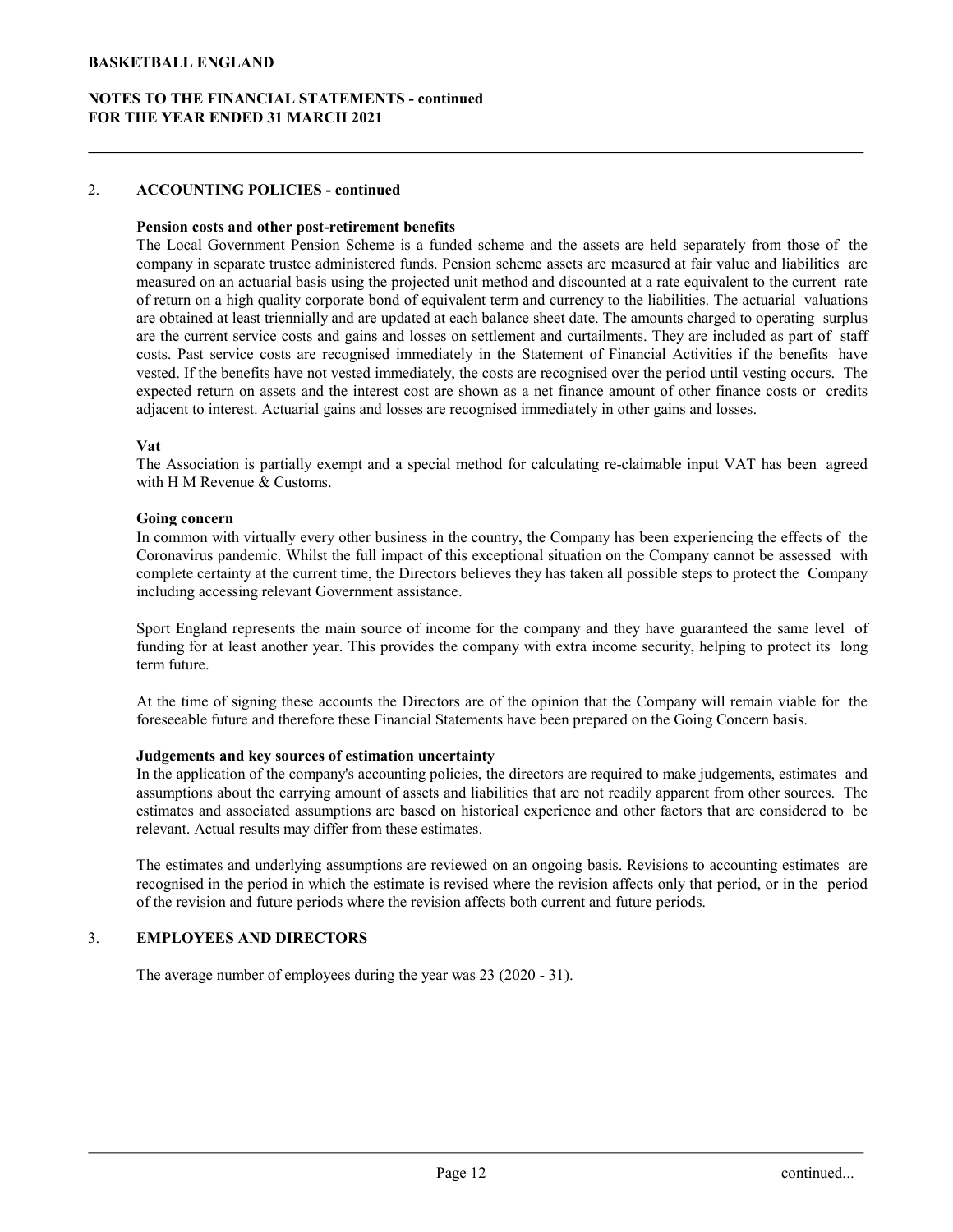# 4. TANGIBLE FIXED ASSETS

| <b>ETBALL ENGLAND</b>                                 |                |                          |                          |                          |                          |
|-------------------------------------------------------|----------------|--------------------------|--------------------------|--------------------------|--------------------------|
| ES TO THE FINANCIAL STATEMENTS - continued            |                |                          |                          |                          |                          |
| THE YEAR ENDED 31 MARCH 2021                          |                |                          |                          |                          |                          |
|                                                       |                |                          |                          |                          |                          |
|                                                       |                |                          |                          |                          |                          |
| <b>TANGIBLE FIXED ASSETS</b>                          |                |                          |                          |                          |                          |
|                                                       |                | Fixtures                 |                          |                          |                          |
|                                                       | Sports         | and                      |                          | Computer                 |                          |
|                                                       | equipment<br>£ | fittings<br>$\pounds$    | Trophies<br>£            | equipment<br>£           | Totals<br>$\pounds$      |
| <b>COST</b>                                           |                |                          |                          |                          |                          |
| At 1 April 2020                                       |                |                          |                          |                          |                          |
| and 31 March 2021                                     | 142,657        | 68,888                   | 54,620                   | 64,653                   | 330,818                  |
| <b>DEPRECIATION</b>                                   |                |                          |                          |                          |                          |
| At 1 April 2020                                       | 114,125        | 66,489                   | 54,620                   | 64,653                   | 299,887                  |
| Charge for year                                       | 28,532         | 861                      | $\overline{\phantom{a}}$ | $\sim$                   | 29,393                   |
| At 31 March 2021                                      | 142,657        | 67,350                   |                          | 64,653                   |                          |
|                                                       |                |                          | 54,620                   |                          | 329,280                  |
| <b>NET BOOK VALUE</b>                                 |                |                          |                          |                          |                          |
| At 31 March 2021                                      |                | 1,538                    |                          |                          | 1,538                    |
| At 31 March 2020                                      | 28,532         | 2,399                    |                          |                          | 30,931                   |
|                                                       |                | $\overline{\phantom{a}}$ |                          |                          | $\overline{\phantom{a}}$ |
|                                                       |                |                          |                          |                          |                          |
| DEBTORS: AMOUNTS FALLING DUE WITHIN ONE YEAR          |                |                          |                          |                          |                          |
|                                                       |                |                          |                          | 31.3.21<br>f             | 31.3.20<br>$\mathbf f$   |
| Trade debtors                                         |                |                          |                          | 65,244                   | 61,807                   |
| Other debtors                                         |                |                          |                          | 37,428                   |                          |
| Prepayments and accrued income                        |                |                          |                          | 4,370                    | 191,458                  |
|                                                       |                |                          |                          | 107,042                  | 253,265                  |
|                                                       |                |                          |                          | $\overline{\phantom{a}}$ | $\qquad \qquad$          |
|                                                       |                |                          |                          |                          |                          |
| <b>CREDITORS: AMOUNTS FALLING DUE WITHIN ONE YEAR</b> |                |                          |                          | 31.3.21                  | 31.3.20                  |
|                                                       |                |                          |                          | $\pounds$                | $\pounds$                |
| Bank loans and overdrafts                             |                |                          |                          | 7,906                    |                          |
| Trade creditors                                       |                |                          |                          | 56,754                   | 24,517                   |
| Social security and other taxes<br><b>VAT</b>         |                |                          |                          | $\blacksquare$<br>45,643 | 7,880<br>46,929          |
| Other creditors                                       |                |                          |                          | 115,437                  | 113,834                  |
|                                                       |                |                          |                          |                          |                          |

# 5. DEBTORS: AMOUNTS FALLING DUE WITHIN ONE YEAR

|                                | 31.3.21 | 31.3.20 |
|--------------------------------|---------|---------|
|                                |         | £       |
| Trade debtors                  | 65,244  | 61,807  |
| Other debtors                  | 37,428  | -       |
| Prepayments and accrued income | 4.370   | 191,458 |
|                                | 107,042 | 253,265 |
|                                |         |         |

# 6. CREDITORS: AMOUNTS FALLING DUE WITHIN ONE YEAR

| At 31 March 2021                                                                                                                                 | 142,657                     | 67,350                     | 54,620                          | 64,653                                                                                          | 329,280                                                                                     |  |
|--------------------------------------------------------------------------------------------------------------------------------------------------|-----------------------------|----------------------------|---------------------------------|-------------------------------------------------------------------------------------------------|---------------------------------------------------------------------------------------------|--|
| <b>NET BOOK VALUE</b><br>At 31 March 2021                                                                                                        | $=$                         | 1,538<br>$\qquad \qquad$   | $=$                             | $\blacksquare$<br>$\equiv$                                                                      | 1,538                                                                                       |  |
| At 31 March 2020                                                                                                                                 | 28,532<br>$\qquad \qquad =$ | 2,399<br>$\qquad \qquad =$ | $\overline{\phantom{a}}$<br>$=$ | $\overline{\phantom{a}}$<br>$=$                                                                 | 30,931<br>$\qquad \qquad =$                                                                 |  |
| DEBTORS: AMOUNTS FALLING DUE WITHIN ONE YEAR                                                                                                     |                             |                            |                                 | 31.3.21                                                                                         | 31.3.20                                                                                     |  |
| Trade debtors<br>Other debtors<br>Prepayments and accrued income                                                                                 |                             |                            |                                 | $\pounds$<br>65,244<br>37,428<br>4,370<br>107,042<br>$\qquad \qquad =$                          | $\pounds$<br>61,807<br>191,458<br>253,265<br>$\qquad \qquad =\qquad$                        |  |
| <b>CREDITORS: AMOUNTS FALLING DUE WITHIN ONE YEAR</b>                                                                                            |                             |                            |                                 | 31.3.21                                                                                         | 31.3.20                                                                                     |  |
| Bank loans and overdrafts<br>Trade creditors<br>Social security and other taxes<br><b>VAT</b><br>Other creditors<br>Accruals and deferred income |                             |                            |                                 | $\mathbf f$<br>7,906<br>56,754<br>45,643<br>115,437<br>383,529<br>609,269<br>$\hspace{1.5cm} =$ | $\pounds$<br>24,517<br>7,880<br>46,929<br>113,834<br>97,052<br>290,212<br>$\qquad \qquad =$ |  |
|                                                                                                                                                  |                             | Page 13                    |                                 |                                                                                                 | continued                                                                                   |  |
|                                                                                                                                                  |                             |                            |                                 |                                                                                                 |                                                                                             |  |
|                                                                                                                                                  |                             |                            |                                 |                                                                                                 |                                                                                             |  |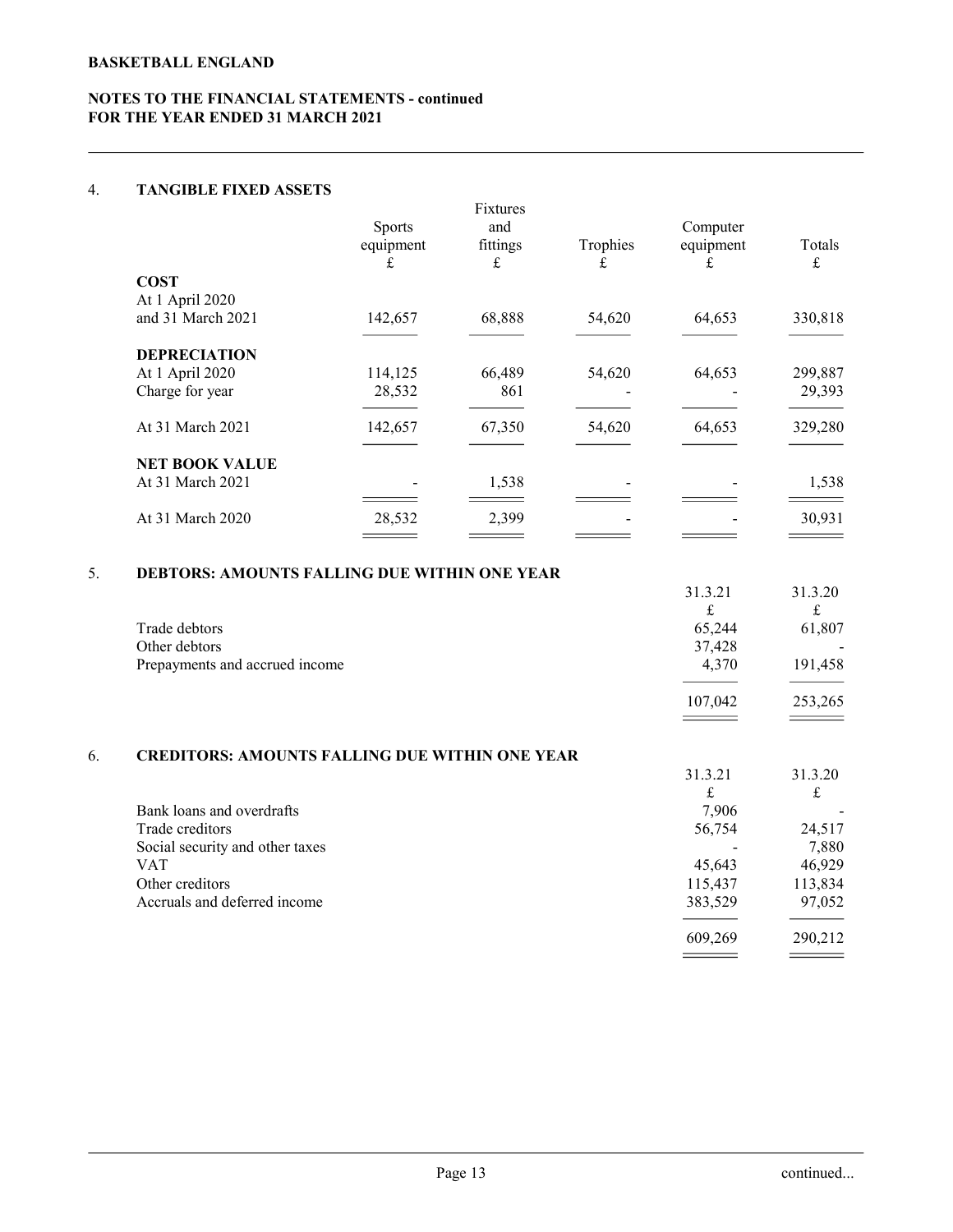# 7. CREDITORS: AMOUNTS FALLING DUE AFTER MORE THAN ONE YEAR

| <b>KETBALL ENGLAND</b>                                                                                                                                                                                                                                                                                                                                                                          |                                |             |
|-------------------------------------------------------------------------------------------------------------------------------------------------------------------------------------------------------------------------------------------------------------------------------------------------------------------------------------------------------------------------------------------------|--------------------------------|-------------|
| ES TO THE FINANCIAL STATEMENTS - continued<br>THE YEAR ENDED 31 MARCH 2021                                                                                                                                                                                                                                                                                                                      |                                |             |
| <b>CREDITORS: AMOUNTS FALLING DUE AFTER MORE THAN ONE</b><br><b>YEAR</b>                                                                                                                                                                                                                                                                                                                        |                                |             |
|                                                                                                                                                                                                                                                                                                                                                                                                 | 31.3.21                        | 31.3.20     |
| Bank loans - 1-2 years                                                                                                                                                                                                                                                                                                                                                                          | $\mathbf f$<br>9,707           | $\mathbf f$ |
| Bank loans - 2-5 years                                                                                                                                                                                                                                                                                                                                                                          | 30,619                         |             |
| Bank loans more 5 yr by instal                                                                                                                                                                                                                                                                                                                                                                  | 1,767                          |             |
|                                                                                                                                                                                                                                                                                                                                                                                                 | 42,093<br>$\sim$ $\sim$ $\sim$ |             |
| Amounts falling due in more than five years:                                                                                                                                                                                                                                                                                                                                                    |                                |             |
| Repayable by instalments<br>Bank loans more 5 yr by instal                                                                                                                                                                                                                                                                                                                                      | 1,767                          |             |
|                                                                                                                                                                                                                                                                                                                                                                                                 |                                |             |
| <b>EMPLOYEE BENEFIT OBLIGATIONS</b>                                                                                                                                                                                                                                                                                                                                                             |                                |             |
| <b>Local Government Pension Scheme (LGPS)</b><br>The LGPS is a funded defined benefit pension scheme, with assets held in separate trustee administered funds. The<br>total contribution made for the period ended 31 March 2021 was £29,000 (2020: £37,000) of which employer's<br>contributions totalled £27,000 (2020: £34,000) and employees' contributions totalled £2,000 (2020: £3,000). |                                |             |
| The amounts on which the financial statements are based are from the full actuarial valuation dated 31 March 2021.                                                                                                                                                                                                                                                                              |                                |             |
| The amounts recognised in surplus or deficit are as follows:                                                                                                                                                                                                                                                                                                                                    |                                |             |

# 8. EMPLOYEE BENEFIT OBLIGATIONS

# Local Government Pension Scheme (LGPS)

|                                                                                                                                                                                                                                                                                                                                                                                                 | 42,093                   |                 |
|-------------------------------------------------------------------------------------------------------------------------------------------------------------------------------------------------------------------------------------------------------------------------------------------------------------------------------------------------------------------------------------------------|--------------------------|-----------------|
|                                                                                                                                                                                                                                                                                                                                                                                                 |                          |                 |
| Amounts falling due in more than five years:                                                                                                                                                                                                                                                                                                                                                    |                          |                 |
| Repayable by instalments                                                                                                                                                                                                                                                                                                                                                                        |                          |                 |
| Bank loans more 5 yr by instal                                                                                                                                                                                                                                                                                                                                                                  | 1,767<br>____            |                 |
| <b>EMPLOYEE BENEFIT OBLIGATIONS</b>                                                                                                                                                                                                                                                                                                                                                             |                          |                 |
| <b>Local Government Pension Scheme (LGPS)</b><br>The LGPS is a funded defined benefit pension scheme, with assets held in separate trustee administered funds. The<br>total contribution made for the period ended 31 March 2021 was £29,000 (2020: £37,000) of which employer's<br>contributions totalled £27,000 (2020: £34,000) and employees' contributions totalled £2,000 (2020: £3,000). |                          |                 |
| The amounts on which the financial statements are based are from the full actuarial valuation dated 31 March 2021.                                                                                                                                                                                                                                                                              |                          |                 |
| The amounts recognised in surplus or deficit are as follows:                                                                                                                                                                                                                                                                                                                                    |                          |                 |
|                                                                                                                                                                                                                                                                                                                                                                                                 | Defined benefit          |                 |
|                                                                                                                                                                                                                                                                                                                                                                                                 | pension plans<br>31.3.21 | 31.3.20         |
|                                                                                                                                                                                                                                                                                                                                                                                                 | $\mathbf f$              | $\mathbf f$     |
| Current service cost                                                                                                                                                                                                                                                                                                                                                                            | 9,000                    | 13,000          |
| Net interest from net defined benefit                                                                                                                                                                                                                                                                                                                                                           |                          |                 |
| asset/liability<br>Past service cost                                                                                                                                                                                                                                                                                                                                                            | 17,000                   | 20,000<br>3,000 |
| Interest income on assets                                                                                                                                                                                                                                                                                                                                                                       | (15,000)                 | (17,000)        |
|                                                                                                                                                                                                                                                                                                                                                                                                 | 11,000                   | 19,000          |
|                                                                                                                                                                                                                                                                                                                                                                                                 |                          |                 |
| Actual return on plan assets                                                                                                                                                                                                                                                                                                                                                                    |                          |                 |
|                                                                                                                                                                                                                                                                                                                                                                                                 |                          |                 |
|                                                                                                                                                                                                                                                                                                                                                                                                 |                          |                 |
|                                                                                                                                                                                                                                                                                                                                                                                                 |                          |                 |
|                                                                                                                                                                                                                                                                                                                                                                                                 |                          |                 |
|                                                                                                                                                                                                                                                                                                                                                                                                 |                          |                 |
|                                                                                                                                                                                                                                                                                                                                                                                                 |                          |                 |
|                                                                                                                                                                                                                                                                                                                                                                                                 |                          |                 |
|                                                                                                                                                                                                                                                                                                                                                                                                 |                          |                 |
| Page 14                                                                                                                                                                                                                                                                                                                                                                                         |                          | continued       |
|                                                                                                                                                                                                                                                                                                                                                                                                 |                          |                 |
|                                                                                                                                                                                                                                                                                                                                                                                                 |                          |                 |
|                                                                                                                                                                                                                                                                                                                                                                                                 |                          |                 |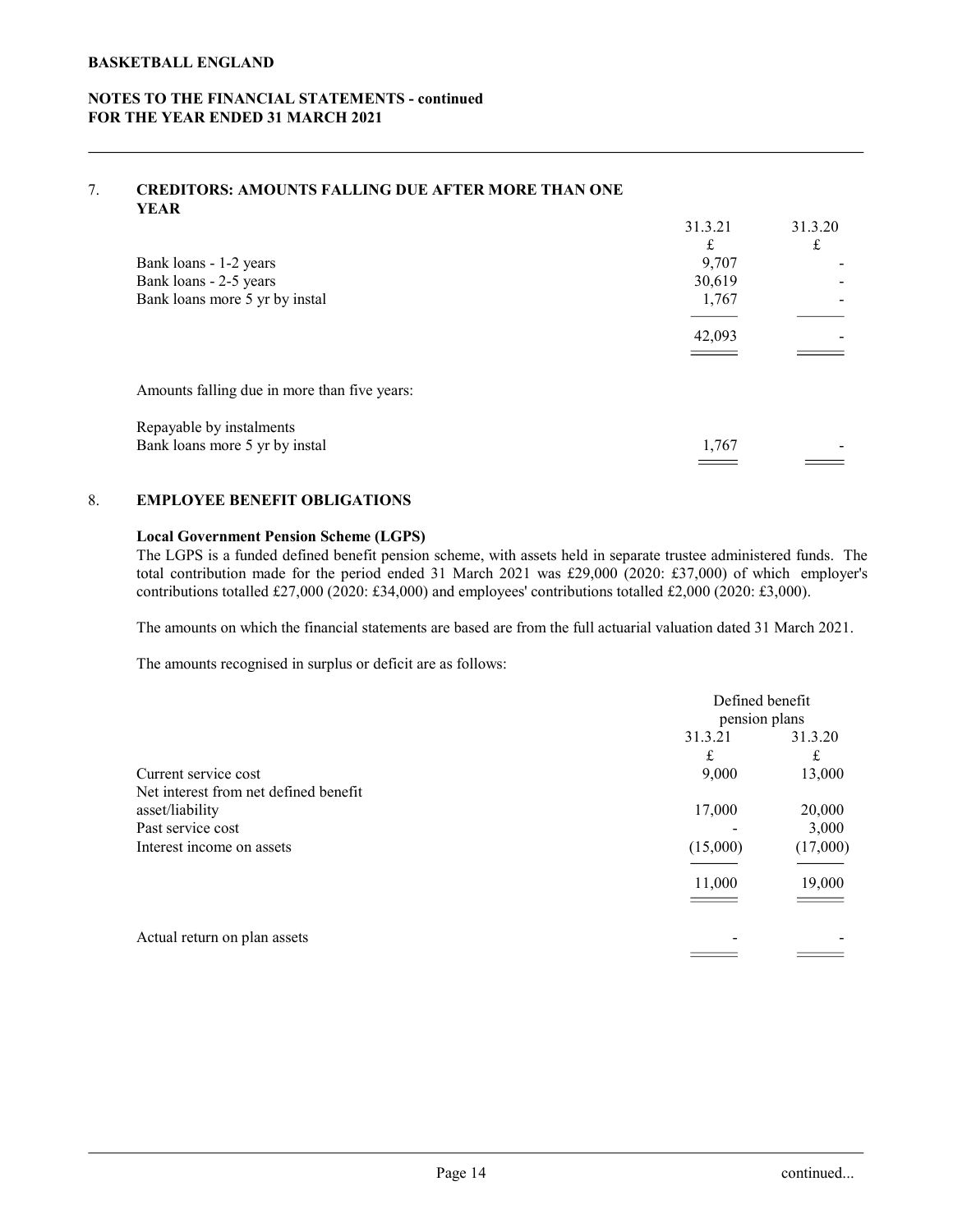# NOTES TO THE FINANCIAL STATEMENTS - continued FOR THE YEAR ENDED 31 MARCH 2021

# 8. EMPLOYEE BENEFIT OBLIGATIONS - continued

| <b>ETBALL ENGLAND</b>                                                                                                                                                                 |                                                                                                                                                                   |                                                                                                 |
|---------------------------------------------------------------------------------------------------------------------------------------------------------------------------------------|-------------------------------------------------------------------------------------------------------------------------------------------------------------------|-------------------------------------------------------------------------------------------------|
| <b>IS TO THE FINANCIAL STATEMENTS - continued</b><br>THE YEAR ENDED 31 MARCH 2021                                                                                                     |                                                                                                                                                                   |                                                                                                 |
| <b>EMPLOYEE BENEFIT OBLIGATIONS - continued</b>                                                                                                                                       |                                                                                                                                                                   |                                                                                                 |
| Changes in the present value of the defined benefit obligation are as follows:                                                                                                        |                                                                                                                                                                   |                                                                                                 |
| Opening defined benefit obligation<br>Current service cost<br>Past service cost<br>Contributions by scheme participants<br>Interest cost<br>Actuarial losses/(gains)<br>Benefits paid | Defined benefit<br>pension plans<br>31.3.21<br>$\mathbf f$<br>747,000<br>9,000<br>2,000<br>17,000<br>168,000<br>(5,000)<br>938,000<br>$\sim$ $\sim$ $\sim$ $\sim$ | 31.3.20<br>£<br>790,000<br>13,000<br>3,000<br>3,000<br>20,000<br>(77,000)<br>(5,000)<br>747,000 |
| Changes in the fair value of scheme assets are as follows:                                                                                                                            |                                                                                                                                                                   |                                                                                                 |
|                                                                                                                                                                                       | Defined benefit<br>pension plans<br>31.3.21<br>31.3.20<br>$\mathbf f$<br>$\pounds$                                                                                |                                                                                                 |
| Opening fair value of scheme assets<br>Contributions by employer<br>Contributions by scheme participants<br>Interest income on assets<br>Benefits paid                                | 637,000<br>27,000<br>2,000<br>15,000<br>(5,000)                                                                                                                   | 660,000<br>34,000<br>3,000<br>17,000<br>(5,000)                                                 |
| Asset gains/(losses) during<br>the period                                                                                                                                             | 136,000                                                                                                                                                           | (72,000)                                                                                        |

|                                                                      | pension plans                   |                              |  |
|----------------------------------------------------------------------|---------------------------------|------------------------------|--|
|                                                                      | 31.3.21                         | 31.3.20                      |  |
|                                                                      | $\pounds$                       | ${\bf f}$                    |  |
| Opening defined benefit obligation                                   | 747,000                         | 790,000                      |  |
| Current service cost                                                 | 9,000                           | 13,000                       |  |
| Past service cost                                                    |                                 | 3,000                        |  |
| Contributions by scheme participants                                 | 2,000                           | 3,000                        |  |
| Interest cost                                                        | 17,000                          | 20,000                       |  |
| Actuarial losses/(gains)                                             | 168,000                         | (77,000)                     |  |
| Benefits paid                                                        | (5,000)                         | (5,000)                      |  |
|                                                                      | 938,000<br>$\sim$ $\sim$ $\sim$ | 747,000                      |  |
| Changes in the fair value of scheme assets are as follows:           |                                 |                              |  |
|                                                                      | Defined benefit                 |                              |  |
|                                                                      |                                 |                              |  |
|                                                                      | pension plans                   |                              |  |
|                                                                      | 31.3.21                         | 31.3.20                      |  |
|                                                                      | $\pounds$                       | $\mathbf f$                  |  |
| Opening fair value of scheme assets                                  | 637,000                         | 660,000                      |  |
| Contributions by employer                                            | 27,000                          | 34,000                       |  |
| Contributions by scheme participants                                 | 2,000                           | 3,000                        |  |
| Interest income on assets                                            | 15,000                          | 17,000                       |  |
| Benefits paid                                                        | (5,000)                         | (5,000)                      |  |
| Asset gains/(losses) during                                          |                                 |                              |  |
| the period                                                           | 136,000                         | (72,000)                     |  |
|                                                                      | 812,000                         | 637,000                      |  |
|                                                                      | $\overline{\phantom{a}}$        |                              |  |
| The amounts recognised in other comprehensive income are as follows: |                                 |                              |  |
|                                                                      | Defined benefit                 |                              |  |
|                                                                      | pension plans                   |                              |  |
|                                                                      | 31.3.21<br>$\pounds$            | 31.3.20<br>${\bf f}$         |  |
| Asset gains/(losses) during                                          |                                 |                              |  |
| the period                                                           | 136,000                         | (72,000)                     |  |
|                                                                      | 136,000<br>$\qquad \qquad =$    | (72,000)<br>$\sim$ 100 $\mu$ |  |
|                                                                      |                                 |                              |  |
|                                                                      |                                 |                              |  |
|                                                                      |                                 |                              |  |

|                                                                      | 812,000                                     | 637,000                           |
|----------------------------------------------------------------------|---------------------------------------------|-----------------------------------|
| The amounts recognised in other comprehensive income are as follows: |                                             |                                   |
|                                                                      | Defined benefit<br>pension plans<br>31.3.21 | 31.3.20                           |
| Asset gains/(losses) during<br>the period                            | $\pounds$<br>136,000<br>136,000             | $\pounds$<br>(72,000)<br>(72,000) |
|                                                                      |                                             |                                   |
|                                                                      |                                             |                                   |
| Page 15                                                              |                                             | continued                         |
|                                                                      |                                             |                                   |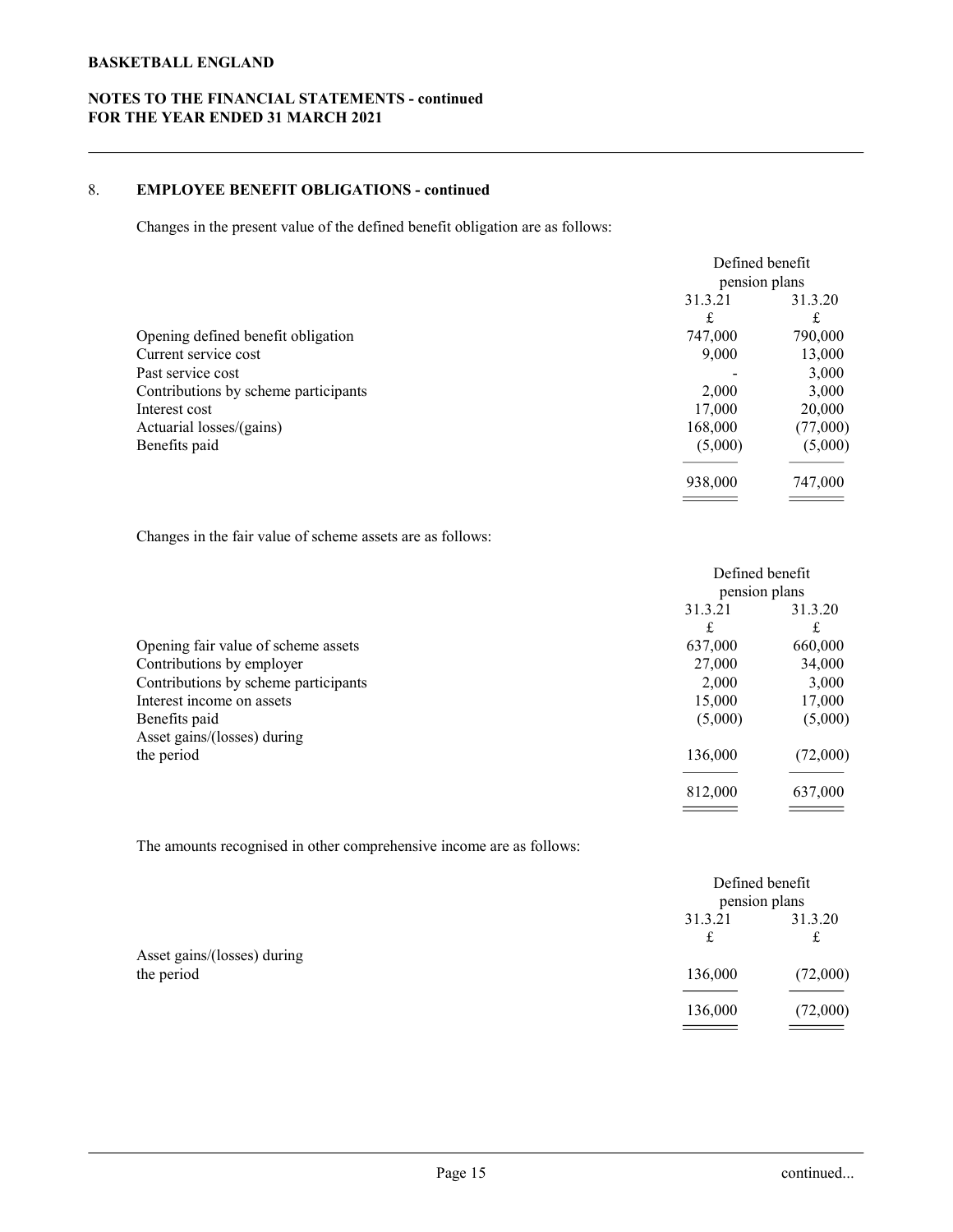# NOTES TO THE FINANCIAL STATEMENTS - continued FOR THE YEAR ENDED 31 MARCH 2021

# 8. EMPLOYEE BENEFIT OBLIGATIONS - continued

| <b>ETBALL ENGLAND</b>                                                                                                                                                                                                                                                                                                                                                                                                                  |                |                          |  |
|----------------------------------------------------------------------------------------------------------------------------------------------------------------------------------------------------------------------------------------------------------------------------------------------------------------------------------------------------------------------------------------------------------------------------------------|----------------|--------------------------|--|
| S TO THE FINANCIAL STATEMENTS - continued                                                                                                                                                                                                                                                                                                                                                                                              |                |                          |  |
| <b>HE YEAR ENDED 31 MARCH 2021</b>                                                                                                                                                                                                                                                                                                                                                                                                     |                |                          |  |
| <b>EMPLOYEE BENEFIT OBLIGATIONS - continued</b>                                                                                                                                                                                                                                                                                                                                                                                        |                |                          |  |
| The major categories of scheme assets as a percentage of total scheme assets are as follows:                                                                                                                                                                                                                                                                                                                                           |                |                          |  |
|                                                                                                                                                                                                                                                                                                                                                                                                                                        |                | Defined benefit          |  |
|                                                                                                                                                                                                                                                                                                                                                                                                                                        | 31.3.21        | pension plans<br>31.3.20 |  |
| Equities                                                                                                                                                                                                                                                                                                                                                                                                                               | 79.70%         | 77.50%                   |  |
| Government bonds                                                                                                                                                                                                                                                                                                                                                                                                                       | 8.30%          | 9.60%                    |  |
| Corporate bonds                                                                                                                                                                                                                                                                                                                                                                                                                        | 4.60%          | 5.10%                    |  |
| Property                                                                                                                                                                                                                                                                                                                                                                                                                               | 3.80%          | 4.50%                    |  |
| Cash                                                                                                                                                                                                                                                                                                                                                                                                                                   | 2.00%          | 1.90%                    |  |
| Other                                                                                                                                                                                                                                                                                                                                                                                                                                  | 1.60%          | 1.40%                    |  |
|                                                                                                                                                                                                                                                                                                                                                                                                                                        | 100.00%        | 100.00%<br>_____         |  |
| Principal actuarial assumptions at the balance sheet date (expressed as weighted averages):                                                                                                                                                                                                                                                                                                                                            |                |                          |  |
|                                                                                                                                                                                                                                                                                                                                                                                                                                        | 31.3.21        | 31.3.20                  |  |
| Discount rate                                                                                                                                                                                                                                                                                                                                                                                                                          | 2.10%          | 2.30%                    |  |
| CPI inflation                                                                                                                                                                                                                                                                                                                                                                                                                          | 2.70%          | 1.90%                    |  |
| Pension increases                                                                                                                                                                                                                                                                                                                                                                                                                      | 2.70%          | 1.90%                    |  |
| Pension accounts revaluation rate<br>Salary increases                                                                                                                                                                                                                                                                                                                                                                                  | 2.70%<br>3.95% | 1.90%<br>3.15%           |  |
| <b>RELATED PARTY DISCLOSURES</b>                                                                                                                                                                                                                                                                                                                                                                                                       |                |                          |  |
| The director, G R Biggs, is also a director of The British Basketball Federation. During the year, the company made<br>sales of £nil (2020: £38,564) and purchased goods and services totalling £16,526 (2020: £154,224) from The British<br>Basketball Federation. All transactions were made under normal commercial terms. At the year end, the company<br>was owed £39,264 (2020: £41,389) from The British Basketball Federation. |                |                          |  |
| <b>LIMITED BY GUARANTEE</b>                                                                                                                                                                                                                                                                                                                                                                                                            |                |                          |  |
| The company is limited by guarantee and as such has no share capital. The members of the company have a                                                                                                                                                                                                                                                                                                                                |                |                          |  |

|                                                                                                                                                                                                                                                                                                                                                                                                                                                                                                                                                                                                                                                       | 100.00% | 100.00% |
|-------------------------------------------------------------------------------------------------------------------------------------------------------------------------------------------------------------------------------------------------------------------------------------------------------------------------------------------------------------------------------------------------------------------------------------------------------------------------------------------------------------------------------------------------------------------------------------------------------------------------------------------------------|---------|---------|
|                                                                                                                                                                                                                                                                                                                                                                                                                                                                                                                                                                                                                                                       |         |         |
| Principal actuarial assumptions at the balance sheet date (expressed as weighted averages):                                                                                                                                                                                                                                                                                                                                                                                                                                                                                                                                                           |         |         |
|                                                                                                                                                                                                                                                                                                                                                                                                                                                                                                                                                                                                                                                       | 31.3.21 | 31.3.20 |
| Discount rate                                                                                                                                                                                                                                                                                                                                                                                                                                                                                                                                                                                                                                         | 2.10%   | 2.30%   |
| CPI inflation                                                                                                                                                                                                                                                                                                                                                                                                                                                                                                                                                                                                                                         | 2.70%   | 1.90%   |
| Pension increases                                                                                                                                                                                                                                                                                                                                                                                                                                                                                                                                                                                                                                     | 2.70%   | 1.90%   |
| Pension accounts revaluation rate                                                                                                                                                                                                                                                                                                                                                                                                                                                                                                                                                                                                                     | 2.70%   | 1.90%   |
| Salary increases                                                                                                                                                                                                                                                                                                                                                                                                                                                                                                                                                                                                                                      | 3.95%   | 3.15%   |
| <b>RELATED PARTY DISCLOSURES</b><br>The director, G R Biggs, is also a director of The British Basketball Federation. During the year, the company made<br>sales of £nil (2020: £38,564) and purchased goods and services totalling £16,526 (2020: £154,224) from The British<br>Basketball Federation. All transactions were made under normal commercial terms. At the year end, the company<br>was owed £39,264 (2020: £41,389) from The British Basketball Federation.<br><b>LIMITED BY GUARANTEE</b><br>The company is limited by guarantee and as such has no share capital. The members of the company have a<br>maximum liability of £1 each. |         |         |
| APB ETHICAL STANDARD - PROVISIONS AVAILABLE FOR SMALL ENTITIES                                                                                                                                                                                                                                                                                                                                                                                                                                                                                                                                                                                        |         |         |
| In common with many other businesses of our size and nature we use our auditors to prepare and submit returns to<br>the tax authorities with the preparation of the financial statements.                                                                                                                                                                                                                                                                                                                                                                                                                                                             |         |         |
| <b>LEASING AGREEMENTS</b>                                                                                                                                                                                                                                                                                                                                                                                                                                                                                                                                                                                                                             |         |         |
| At the 31st March 2021, Basketball England had financial commitments of £3,360 (2020: £12,260).                                                                                                                                                                                                                                                                                                                                                                                                                                                                                                                                                       |         |         |

#### 9. RELATED PARTY DISCLOSURES

# 10. LIMITED BY GUARANTEE

#### 11. APB ETHICAL STANDARD - PROVISIONS AVAILABLE FOR SMALL ENTITIES

#### 12. LEASING AGREEMENTS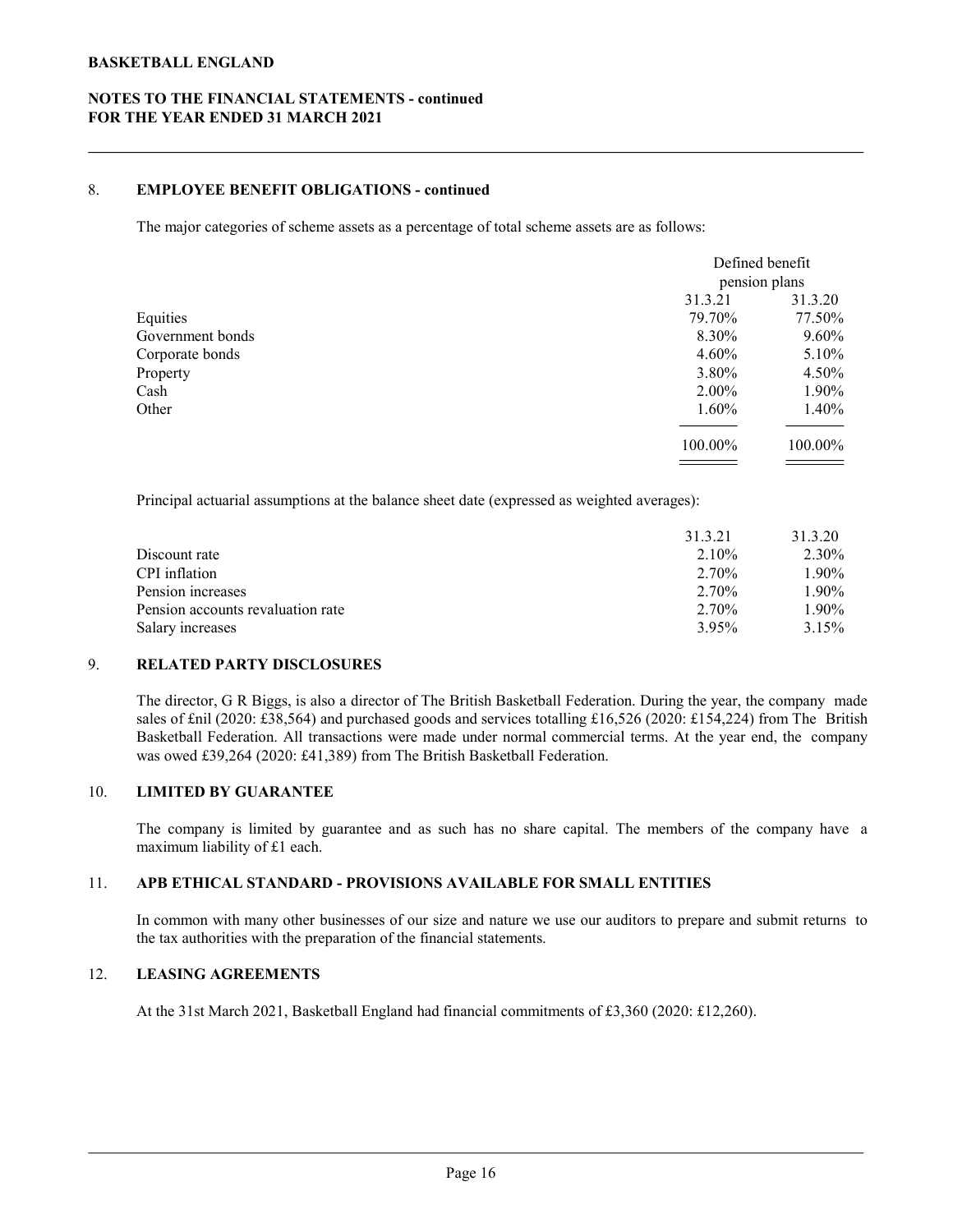# DETAILED INCOME AND EXPENDITURE ACCOUNT FOR THE YEAR ENDED 31 MARCH 2021

|                                                                                                                                                                         | FOR THE YEAR ENDED 31 MARCH 2021                              |           |                                                                |            |  |
|-------------------------------------------------------------------------------------------------------------------------------------------------------------------------|---------------------------------------------------------------|-----------|----------------------------------------------------------------|------------|--|
|                                                                                                                                                                         |                                                               | 31.3.21   |                                                                | 31.3.20    |  |
|                                                                                                                                                                         | $\pounds$                                                     | $\pounds$ | $\mathbf f$                                                    | $\pounds$  |  |
| <b>Turnover</b><br>Sport England grant income<br>Membership, license & leagues<br>Education and development<br>Other income<br>Other grant income<br>Sponsorship income | 1,647,439<br>164,459<br>70,265<br>183,468<br>10,616<br>32,132 |           | 1,536,655<br>796,445<br>108,681<br>223,468<br>61,008<br>48,000 |            |  |
|                                                                                                                                                                         |                                                               | 2,108,379 |                                                                | 2,774,257  |  |
| Cost of sales<br>Infrastructure<br>Leagues and competitions<br>Talent development<br>Membership insurance<br>and licensing<br>Programme delivery<br>National teams      | 126,615<br>125,010<br>164,178<br>35,713<br>308,992<br>11,661  |           | 184,201<br>186,524<br>241,843<br>62,697<br>357,486<br>273,160  |            |  |
|                                                                                                                                                                         |                                                               | 772,169   |                                                                | 1,305,911  |  |
|                                                                                                                                                                         |                                                               |           |                                                                |            |  |
| <b>GROSS SURPLUS</b>                                                                                                                                                    |                                                               | 1,336,210 |                                                                | 1,468,346  |  |
|                                                                                                                                                                         |                                                               |           |                                                                |            |  |
| Other income<br>Government grants                                                                                                                                       |                                                               | 244,870   |                                                                |            |  |
|                                                                                                                                                                         |                                                               |           |                                                                |            |  |
|                                                                                                                                                                         |                                                               | 1,581,080 |                                                                | 1,468,346  |  |
|                                                                                                                                                                         |                                                               |           |                                                                |            |  |
| <b>Expenditure</b><br>Wages                                                                                                                                             | 977,273                                                       |           | 1,186,096                                                      |            |  |
| Pensions                                                                                                                                                                | 60,588                                                        |           | 68,145                                                         |            |  |
| Office and related running                                                                                                                                              |                                                               |           |                                                                |            |  |
| costs                                                                                                                                                                   | 151,682                                                       |           | 125,749                                                        |            |  |
| Staff and board expenses                                                                                                                                                | 8,967                                                         |           | 42,017                                                         |            |  |
| Motor expenses                                                                                                                                                          | 12,278                                                        |           | 16,358                                                         |            |  |
| Marketing, insight and digital                                                                                                                                          | 136,920                                                       |           | 89,487                                                         |            |  |
| IT and telecoms                                                                                                                                                         | 50,712                                                        |           | 38,915                                                         |            |  |
| Accountancy, legal and                                                                                                                                                  |                                                               |           |                                                                |            |  |
| consultancy                                                                                                                                                             | 71,601                                                        |           | 47,687                                                         |            |  |
| Auditors' remuneration                                                                                                                                                  | 5,500                                                         |           | 5,500                                                          |            |  |
| Depreciation of tangible fixed assets                                                                                                                                   |                                                               |           |                                                                |            |  |
| Fixtures and fittings                                                                                                                                                   | 860                                                           |           | 1,353                                                          |            |  |
| Depn of sports equipment                                                                                                                                                | 28,533                                                        |           | 28,632                                                         |            |  |
|                                                                                                                                                                         |                                                               | 1,504,914 |                                                                | 1,649,939  |  |
|                                                                                                                                                                         |                                                               |           |                                                                |            |  |
| Carried forward                                                                                                                                                         |                                                               | 76,166    |                                                                | (181, 593) |  |

This page does not form part of the statutory financial statements